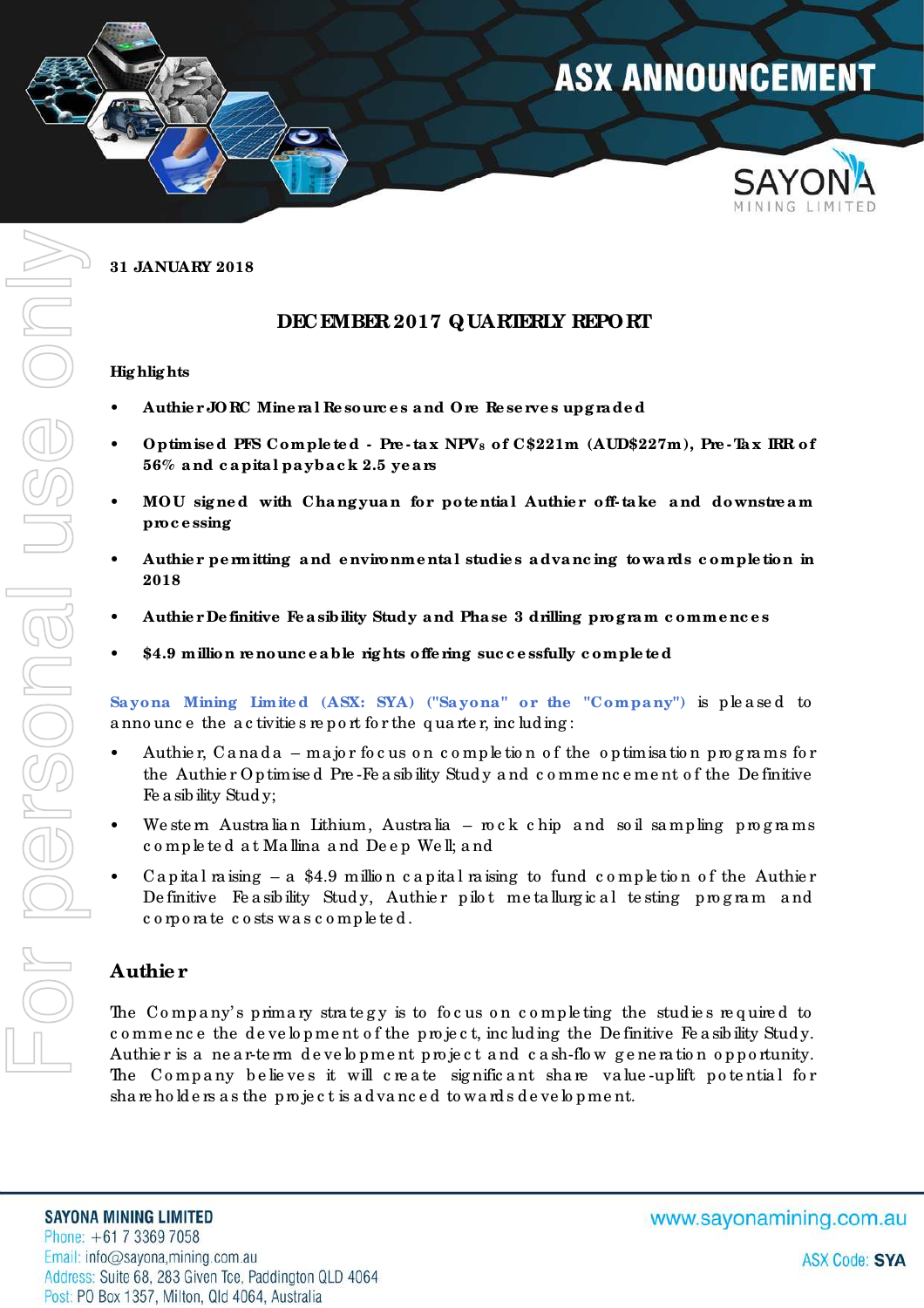

# **MOU Sig ne d for Authie r Off- Ta ke a nd Downstre a m Va lue Adding Opportunitie s**

During the quarter, the Company signed a non-binding Memorandum of Und e rstanding  $("MOU")$  with leading China based battery manufacturer, Huan Cha ng yua n Lic o Co Ltd ("Cha ng yua n").

Chang yuan, a sub sidiary of the Fortune 500 Company, China Minmetals Group, is a b a tte ry re search, development, and production company. In 2016, the company produced more than 16,000 tonnes of battery cathode materials and is expanding its production capacity to 36,000 tonnes in 2018. The main products produced inc lude, lithium cobalt oxide and lithium manganese oxide batteries, and temary c o mp o site lithium-io n c a tho d e ma te ria ls.

The MOU paves the way for advancing discussions to facilitate a development a lliance exploring marketing, technical and financial opportunities for the Authier p ro je c t, inc lud ing :

- Chang yuan purchasing up to 100,000 to nnes of spod ume ne concentrate p e r a nnum;
- De ve lo p me nt p a rtne rship s for the value-adding of the c oncentrates into lithium c a rb o na te a nd / o r lithium hyd ro xid e in e ithe r China o r Ca na d a ; a nd
- Funding and investment opportunities for Sayona and the Authier project.

## **JORC Mine ra l Re sourc e s Upg ra de**

In June 2017, the Company reported a JORC 2012 compliant Mineral Resource following the Phase 2 d rilling  $p$  rog ram<sup>1</sup>. During the quarter, the Mineral Resource was up d a te d to inc lud e the No rthe rn Pe g ma tite whic h wa s no t p re vio usly inc o rp o ra te d in the Mine ra l Re so urc e . In a d d itio n, the Authie r Ma in p e g ma tite ha s b e e n inc re a se d due to refinement of the lithium solids model for the main pegmatite. The Authier d e p o sit ha s 20,183 me tre s o f d ia mo nd d rilling in 150 ho le s.

| Table $1$ - Authier JORC Mineral Resources Estimate $(0.45\%$ L <sub>2</sub> 0 cut off grade) |                |                               |                             |  |
|-----------------------------------------------------------------------------------------------|----------------|-------------------------------|-----------------------------|--|
| Category                                                                                      | To nne $s(Mt)$ | Grades $\%$ Li <sub>2</sub> 0 | Contained Li <sub>2</sub> 0 |  |
| Measured                                                                                      | 5.86           | 1.01%                         | 59,186                      |  |
| Indic a te d                                                                                  | 10.19          | $1.03\%$                      | 104,957                     |  |
| Infe me d                                                                                     | 2.30           | $0.99\%$                      | 22,810                      |  |
| Total                                                                                         | 18.35          | $1.02\%$                      | 186,953                     |  |

## **Authie r Optimise d Pre - Fe a sibility Study**

During the quarter, the Company completed the Optimised Pre-Fe asibility Study (" $PFS$ "). The PFS incorporates the new expanded JORC Mineral Resource, results from

 $\overline{a}$ 

<sup>1</sup> Se e ASX re le a se , "Authie r JORC Re so urc e Inc re a se d , 14 June 2017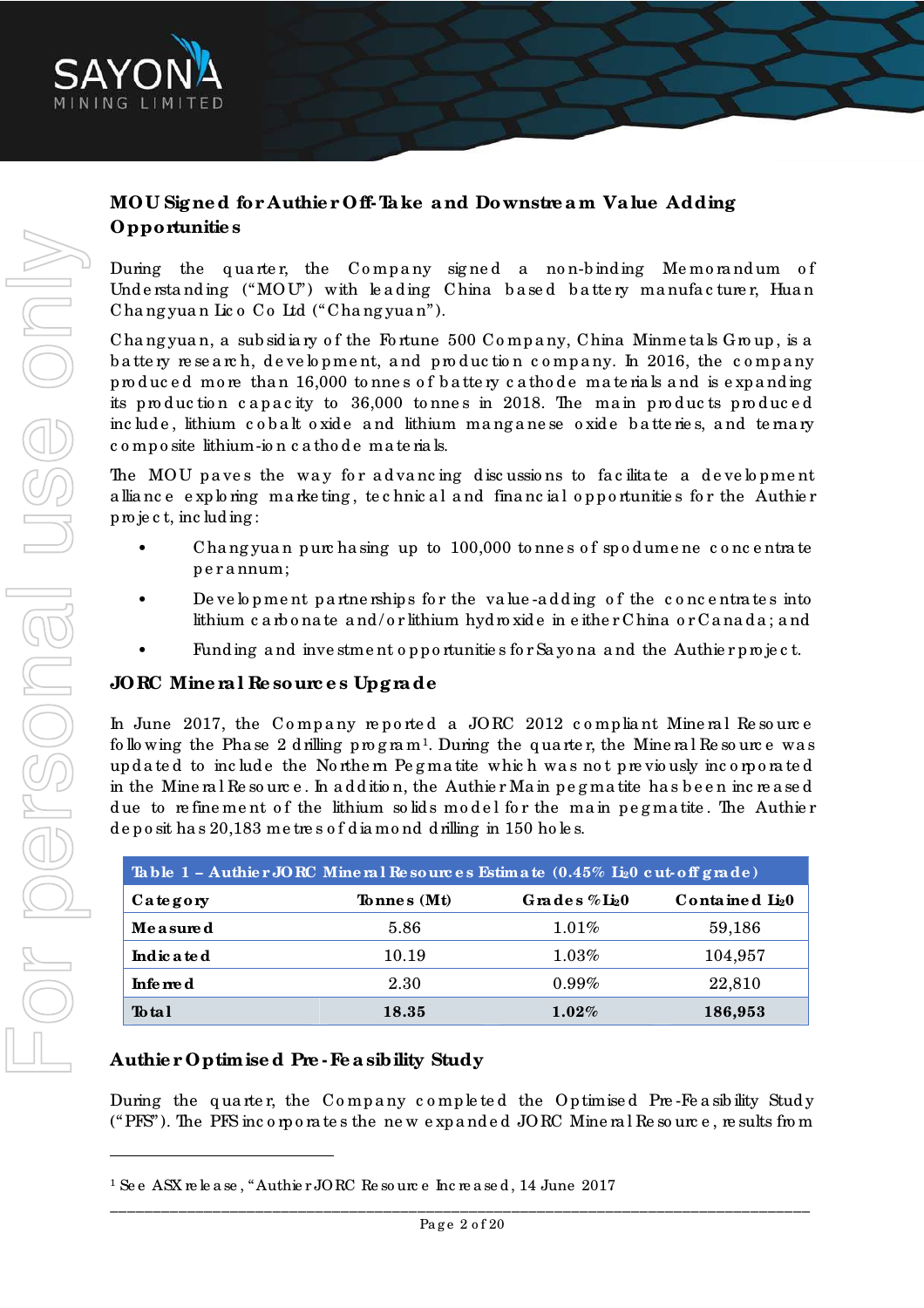

a number of technical optimisation programs, and realignment of pricing to reflect a concentrate grade of  $6\%$  L<sub>2</sub>O and more recent industry forecasts. The PFS confirms the technical and financial viability of constructing a simple, low-strip ratio, open-cut mining operation and processing facility producing spodumene concentrate. The positive PFS de monstrates the opportunity to create substantial long-term sustainable shareholder value at a low capital cost.

Key findings of the PFS, include:

- Pre-tax NPVs of  $C$221$  million and IRR 56% (real terms at 8% discount rate);
- $\bullet$ Annual average concentrate production of 96,000 tonnes at  $6\%$  L<sub>2</sub>0;
- Average annual revenue of C\$73 million and EBIIDA of C\$35 million;
- Mine gate cash costs of  $C$370/t$  and FOB Port cash costs of  $C$430/t$  (US\$327/t); and
- Initial capital expenditure of C\$64 million and C\$110 million over the life-ofmine.

The February 2017 PFS has been updated to incorporate the following new information:

- JORC Resource upgrade following the Phase 2 drilling program;
- $\bullet$ Geotechnical and dilution studies;
- $m$  p  $m$  ved metallurgical outcomes from the latest testing p  $m$  g  $m$  ms;  $\bullet$
- Realignment of spodumene pricing to reflect current industry forecasts; and
- $\bullet$ Review of operating and capital costs.

Based on the results of the new information, a new Proven and Probable Ore Reserve estimate of 11.66Mt @ 1.03% Li<sub>2</sub>0 at a 0.45% Li<sub>2</sub>0 cut-off grade (Table1) has been defined.

| Table 2- Authier JORC Ore Reserve Estimate $(0.45\%$ Li <sub>2</sub> 0 cut off grade) |             |                              |                          |  |
|---------------------------------------------------------------------------------------|-------------|------------------------------|--------------------------|--|
| Category                                                                              | Tonnes (Mt) | Grades $(\%$ $\text{Li}_20)$ | Contained $\text{Li}_20$ |  |
| Proven Reserve                                                                        | 5.59        | 0.99                         | 55,341                   |  |
| Probable Reserve                                                                      | 6.07        | 1.06                         | 64,363                   |  |
| To tal Reserves                                                                       | 11.66       | 1.03                         | 120,098                  |  |

Note: The Ore Reserve estimate is based on the details published in a separate ASX release "Authier JORC Ore Reserve", 11 December 2017. The Ore Reserve Estimate is inclusive of 2% dilution and 5% ore loss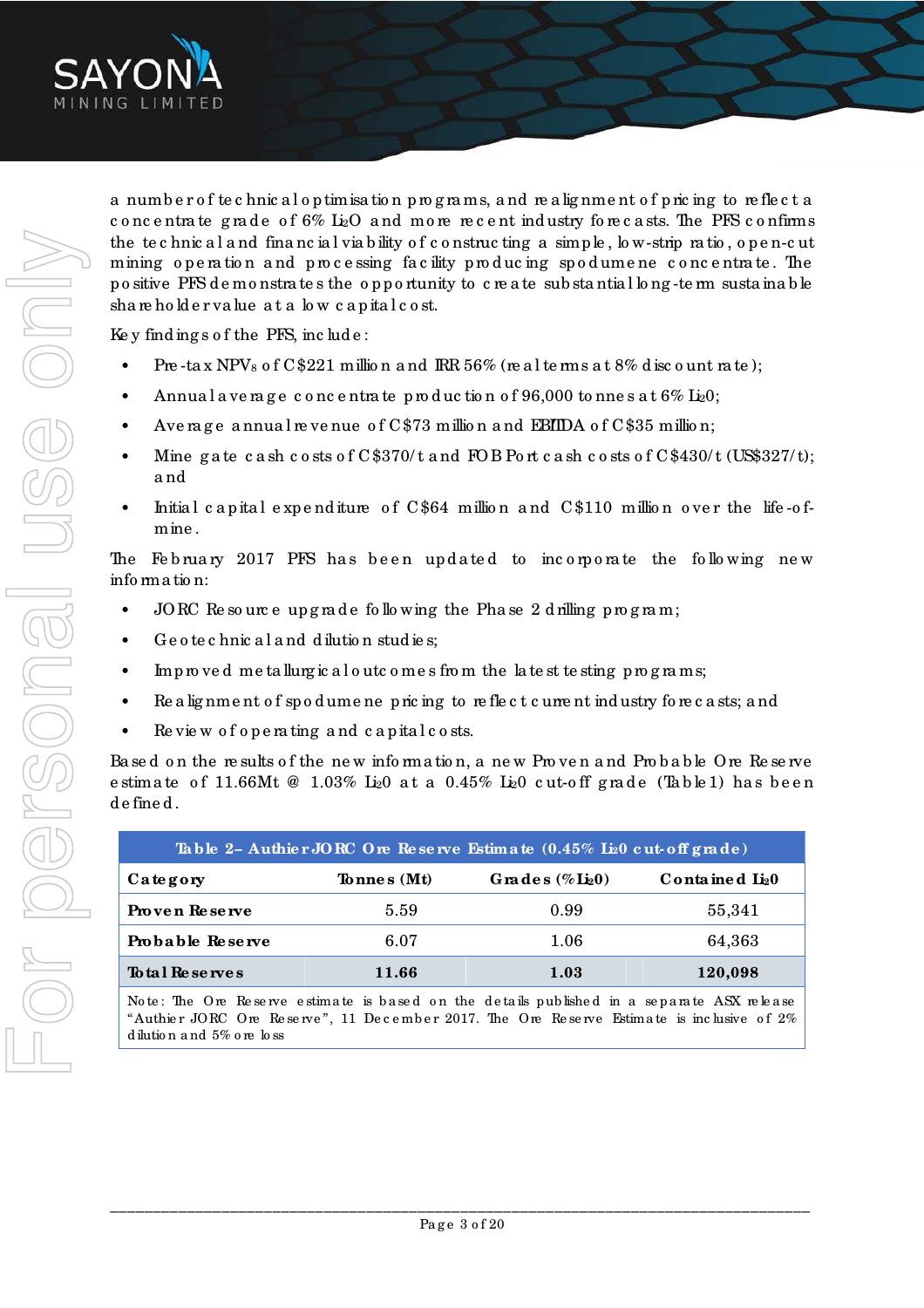

Summary PFS financial and operating highlights are summarised in Table 3 and 4.

| Table 3- Authier Lithium Project PFS Highlights                 |       |       |       |  |
|-----------------------------------------------------------------|-------|-------|-------|--|
| De sc ription                                                   | CAD\$ | US\$  | AUD\$ |  |
| Average Spodumene Price                                         | 807   | 614   | 831   |  |
| Initial Development Capital Costs                               | 64    | 48    | 65    |  |
| Total Life of Mine Capital Costs                                | 110   | 84    | 113   |  |
| To tal Net Revenue (real terms)                                 | 1,322 | 1,004 | 1,361 |  |
| To tal Project EBIIDA (real terms)                              | 624   | 474   | 642   |  |
| Average Life of Mine Cash Costs (Mine-gate)                     | 370   | 281   | 381   |  |
| Average Life of Mine Cash Costs (Montreal Port FOB<br>$b axis)$ | 430   | 326   | 442   |  |
| Net Present Value (real terms $@8\%$ discount rate)             | 221   | 167   | 227   |  |
| 56<br>Pre-Tax Internal Rate of Return                           |       |       |       |  |
| $2.5\,$<br>Project Payback Period                               |       |       |       |  |
| No te s: CAD\$:US\$ 0.76 and CAD\$:AUD\$ 1.03                   |       |       |       |  |

| Table 4- Authier Lithium Project PFS Operating Highlights |              |                |  |
|-----------------------------------------------------------|--------------|----------------|--|
| De sc ription                                             | Unit         | <b>Results</b> |  |
| Average Annual Ore Feed to the Plant                      | to nne s     | 686,000        |  |
| Annual Average Spodumene Production                       | to nne s     | 96,000         |  |
| Life - o f-Mine                                           | years        | 17             |  |
| Life - of Mine Strip Ratio                                | waste to ore | 6.95:1         |  |

## Authier Definitive Feasibility Study

The Company awarded the main components of Authier Definitive Feasibility Study ("DFS") including, the mining, processing and infrastructure to BBA.

BBA is an independent Canadian consulting engineering firm operating inte mationally. Its te am is composed of highly-qualified experts in several engineering disciplines including electrical, civil, mechanical, industrial data processing, mining, metallurgical processes, automation, and construction management. BBA have extensive experience in the Canadian mining industry and have been actively involved in Feasibility Studies for Quebec lithium projects including, Nemaska and the North American Lithium project.

A number of other DFS work programs including geotechnical, transport and e nvironmental have been outsourced to specialist contractors are underway.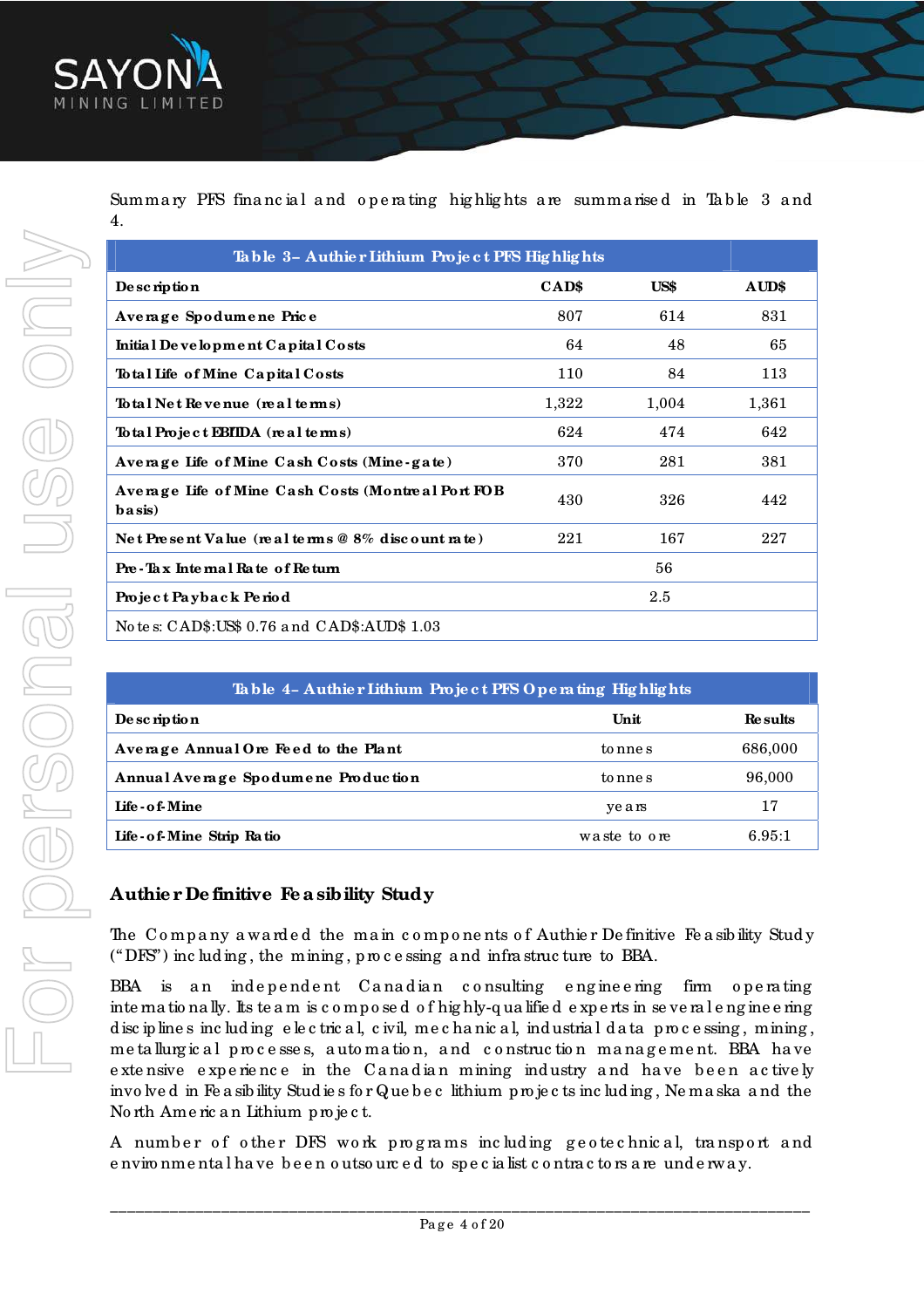

The company is targeting completion of the DFS in the second quarter calendar 2018.

### **Authie r Pha se 3 Drilling Progra m**

The Company commenced a Phase 3 drilling program at Authier to collect a bulk sample for a pilot me tallurgic al program, and further expansion and optimisation of the resource.

### **Pilot Pla nt Sa mple**

The initial phase of the program was aimed at collecting 5 tonnes of drill core for a p ilo t me ta llurg ic a l te sting p ro g ra m. The p ilo t p ro g ra m d a ta will b e use d fo r inp uts into the process plant design in the DFS. The sample was successfully collected by the e nd o f De c e mb e r.

### **Re sourc e e xpa nsion**

Subsequent to the end of the quarter, the drilling program re-commenced in early January 2018. The objective of the diamond drilling is to expand and optimise, the re so urc e a nd re se rve p o sitio n fo r inc o rp o ra tio n into the DFS, inc lud ing :

- Drilling at depth and within the eastem and we stem sectors at shallow levels to p ro vid e b e tte r d e finitio n a nd p o te ntia l e xp a nsio n o f the o re b o d y - se e Fig ure 2;
- Po tential expansion of the northern pegmatite zone where a small JORC Mine ral Re sources was defined as part of the Optimised Pre-Feasibility Study (see ASX release, Authier JORC Mineral Resource Update,  $11<sup>th</sup>$  December 2017)  $-$  se e Figure 3;
- Infill definition drilling within the main resource zone where the mineralisation is not as well defined and is currently treated as waste for the Ore Reserve e stima tio n; a nd
- Converting inferred resources into a higher resource classifications by further higher density drilling (resource are as shown in blue in Figure 2).

The Company has successfully increased the size of the resource and reserve through previous drilling programs. Any further increases have the potential to e nhance the positive economics demonstrated in the recently announced Op timised Pre-Fe a sibility Study. The new drilling data will be incorporated into the re so urce models for the DFS which is expected to be completed in the second q ua rte r o f 2018.

The Company will also be looking to drill extensions of the major structural east-west tre nd which is highlighted from historical geophysics - see Figure 3. The focus of the d rilling is to target new pegmatite systems not outcropping on the surface. During the Phase 2 d rilling program, the Company discovery of the Northern Pegmatite which do e sn't outc rop at the surface. The areas in the west have not been extensively e xp lo re d a nd the Co mp a ny b e lie ve s the re is p o te ntia l to id e ntify ne w syste ms.

The Company will also complete some condemnation drilling to sterilise areas required for the process plant, and combined waste and tailings storage areas.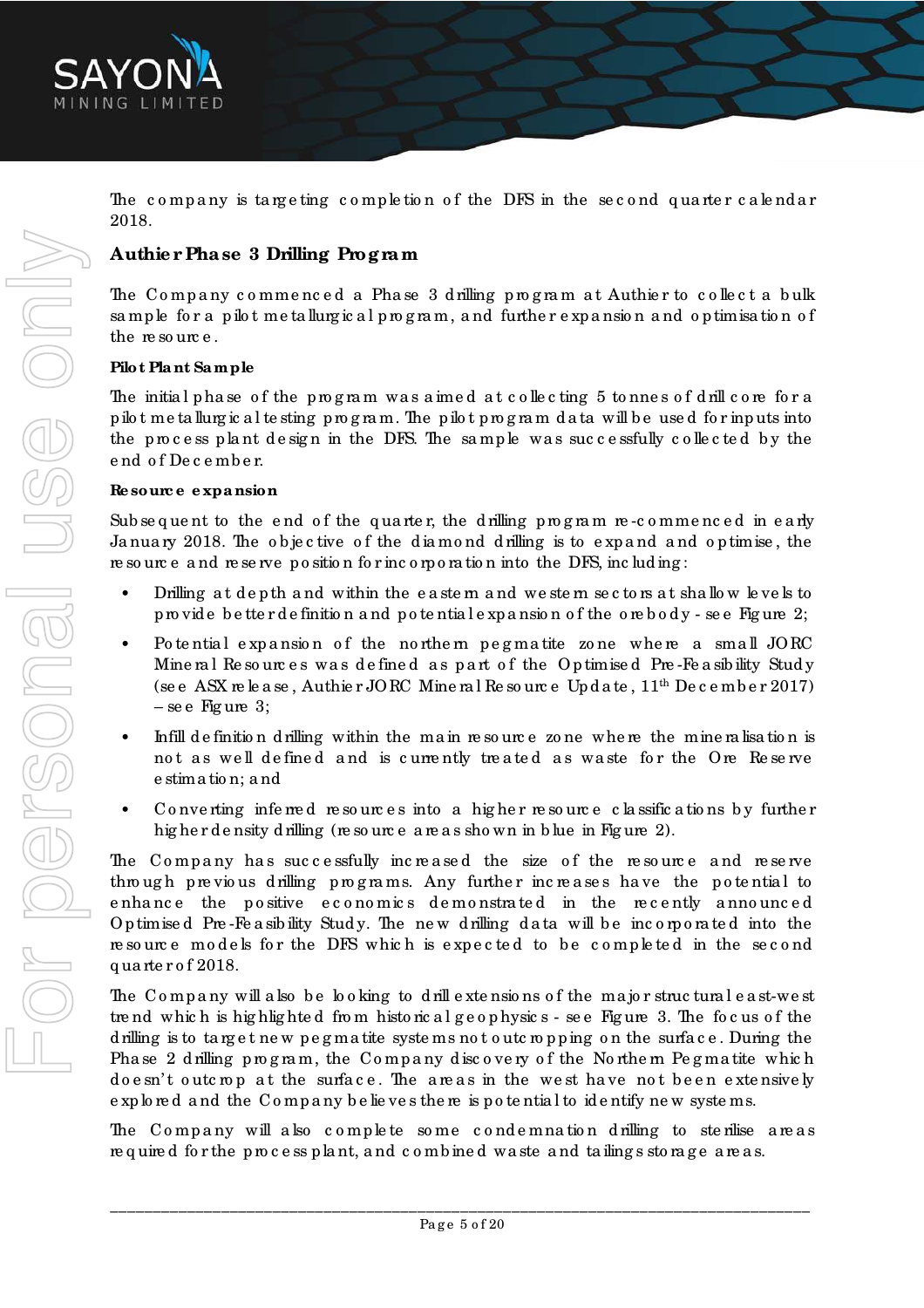



Figure 1: Potential areas to expand the Authier resource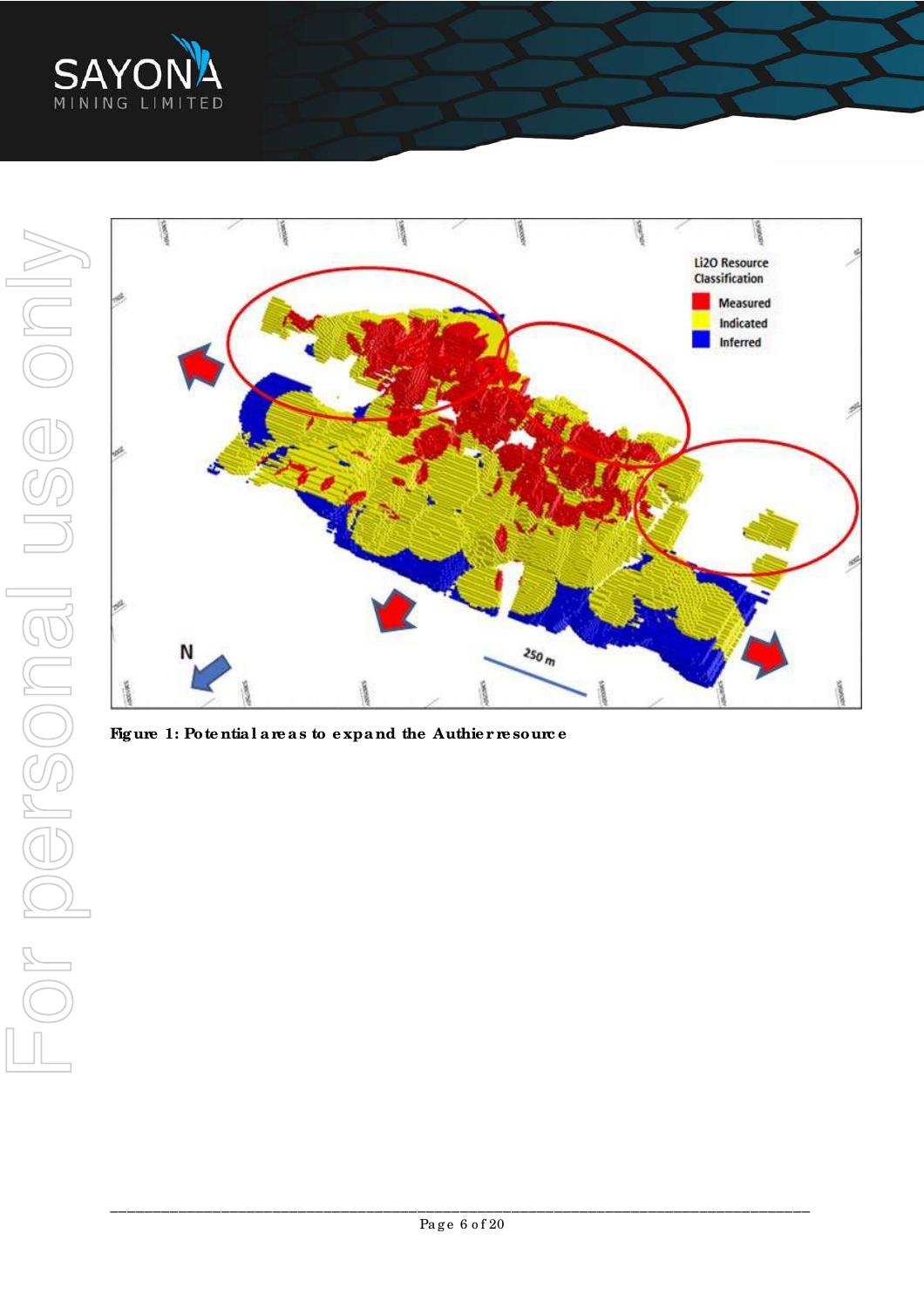



Figure 2: Main Authier deposit (left) and Authier North (right) lithium solids model at  $0.45\%$  Li<sub>2</sub>0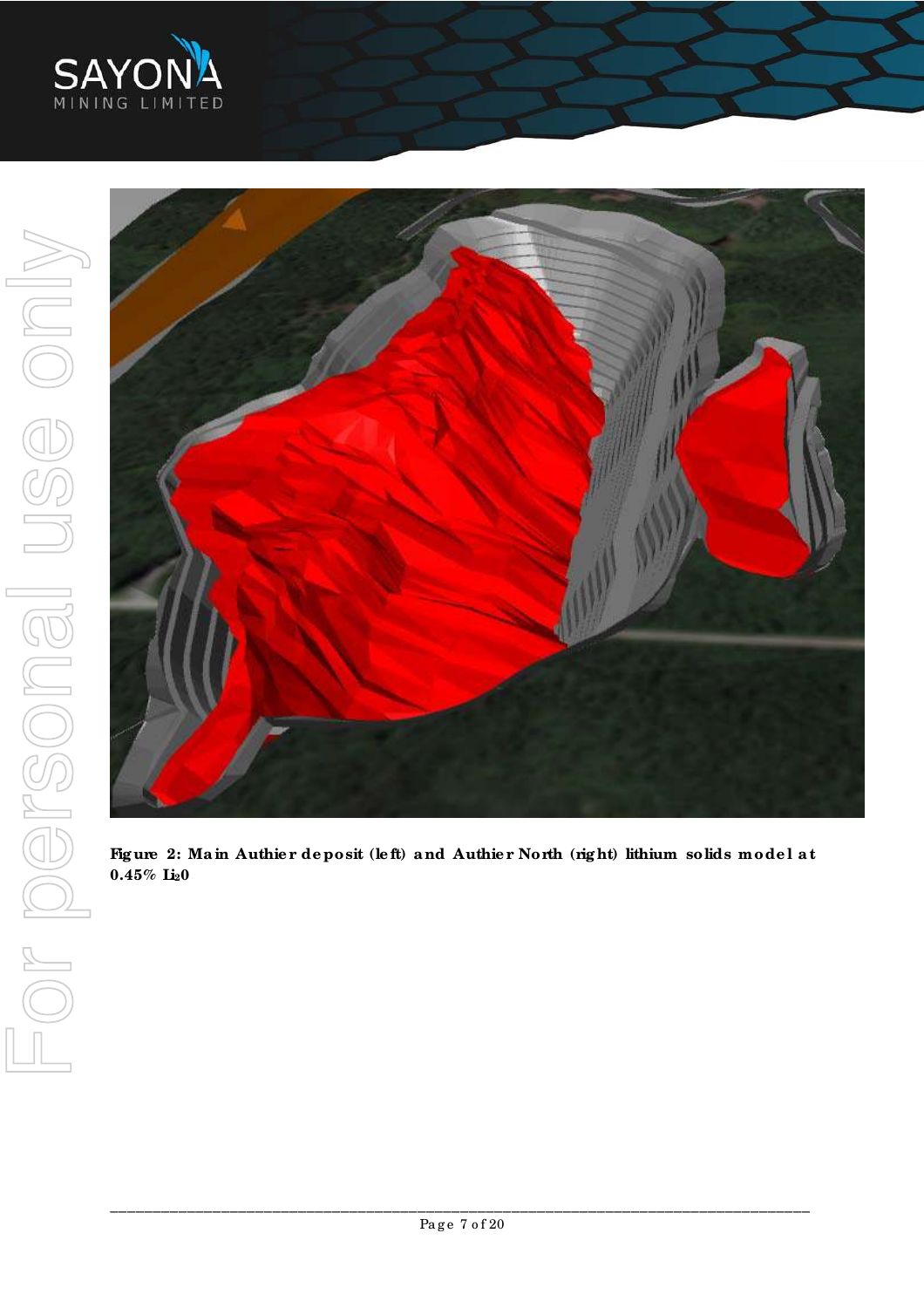



**Fig ure 3: Ma in struc tura l tre nd hig hlig hte d by historic a l g e ophysic s** 

### **Environme nta l a nd Pe rmitting Work Prog ra ms**

### **Hydrog e olog ic a l Surve y**

A ten-hole drilling program for the hydrogeology study has now been completed. The d rill ho les will be used to assess hyd rogeological conditions prevailing in the project area. The information will be used to assess the current quality of the ground water and to make the assessment of the potential projects impact on the ground water regime and q ua lity in the a re a .

In a d d ition, the d a ta will be used to plan the pumping activities for the mine, and to provide information for the geotechnical engineering and geo-mechanics of the project. The program will improve the understanding of the project groundwater environment and is expected to mitigate the environmental risks attributable to the o p e ra tio n.

#### **Environme nta l Surve y Upda te**

The autumn flora and fauna field survey has now been completed. The survey included:

- Creating a vegetation inventory, including we tlands and species with sp e c ia l sta tus;
- Inventory of fish and fish habitat;
- Invento rie s o f wild life species with special status; and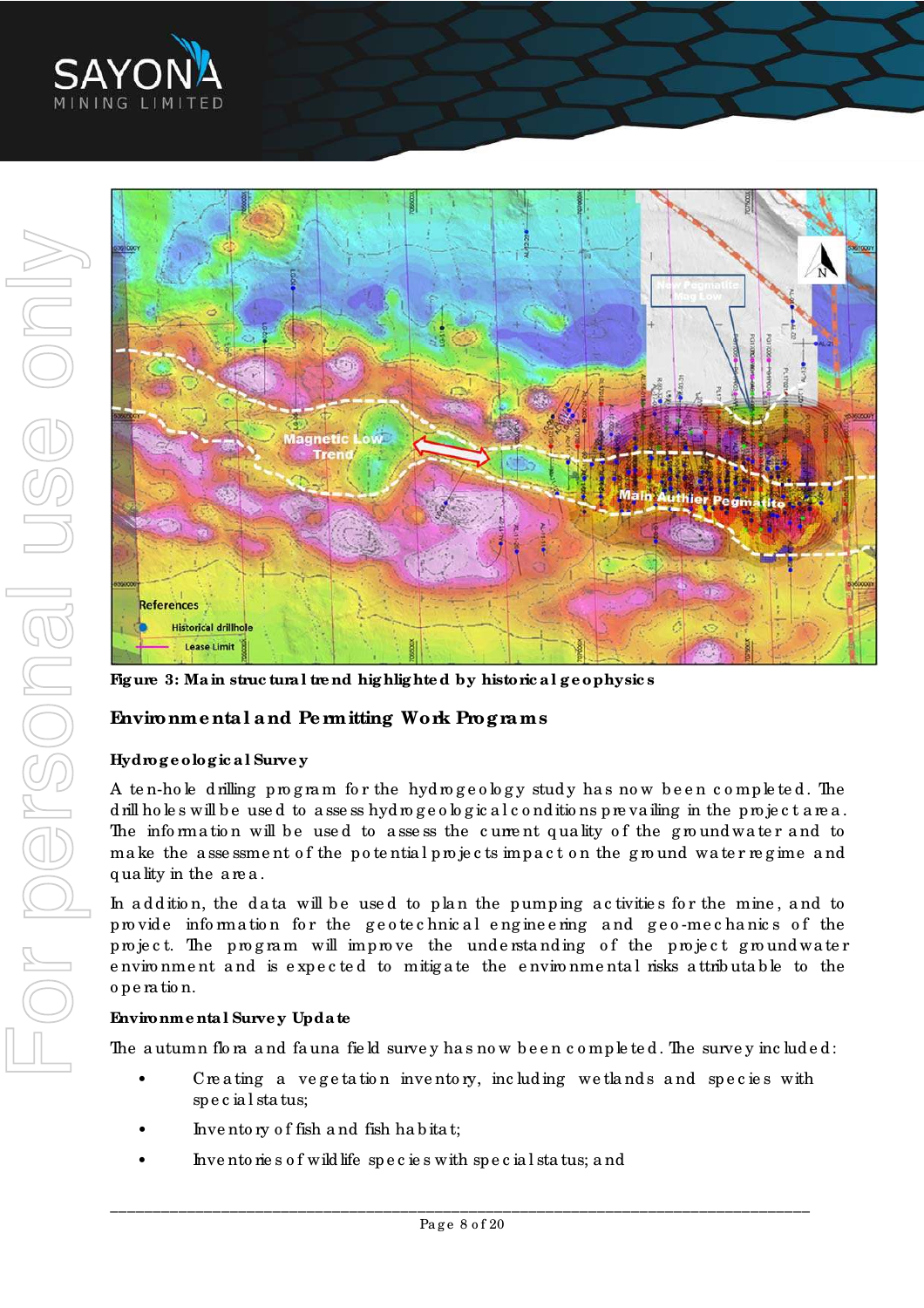

Asse ssment of surface water quality.

No major issue s have been identified. Final environmental reports will be completed by the first q ua rte r o f 2018.

### **Mining Le a se Applic a tion Proc e ss**

The Company has now completed the project survey which is required for the Mining Le a se approval process. The final four steps required to complete the Mining Lease a p p lic a tio n inc lud e , c o mp le tio n o f De finitive Fe a sib ility Stud y, p ub lic c o nsulta tio ns, b a se line e nviro nme nta l work a nd re ha b ilita tion p la n. This is largely complete or in progress.

### **Sta ke holde r Eng a g e me nt**

The Company is actively progressing the local community and First Nations stake holder engagement programs. The program aims to ensure all environmental, social and e c o no mic c o nc e ms raise d by stake holders are integrated into the project development. Ea rly d isc ussio ns with the lo c a l La Mo tte c o unc il ha ve no t fla g g e d a ny ma jo r issue s a nd the council is looking forward to new investment and job creation for the region.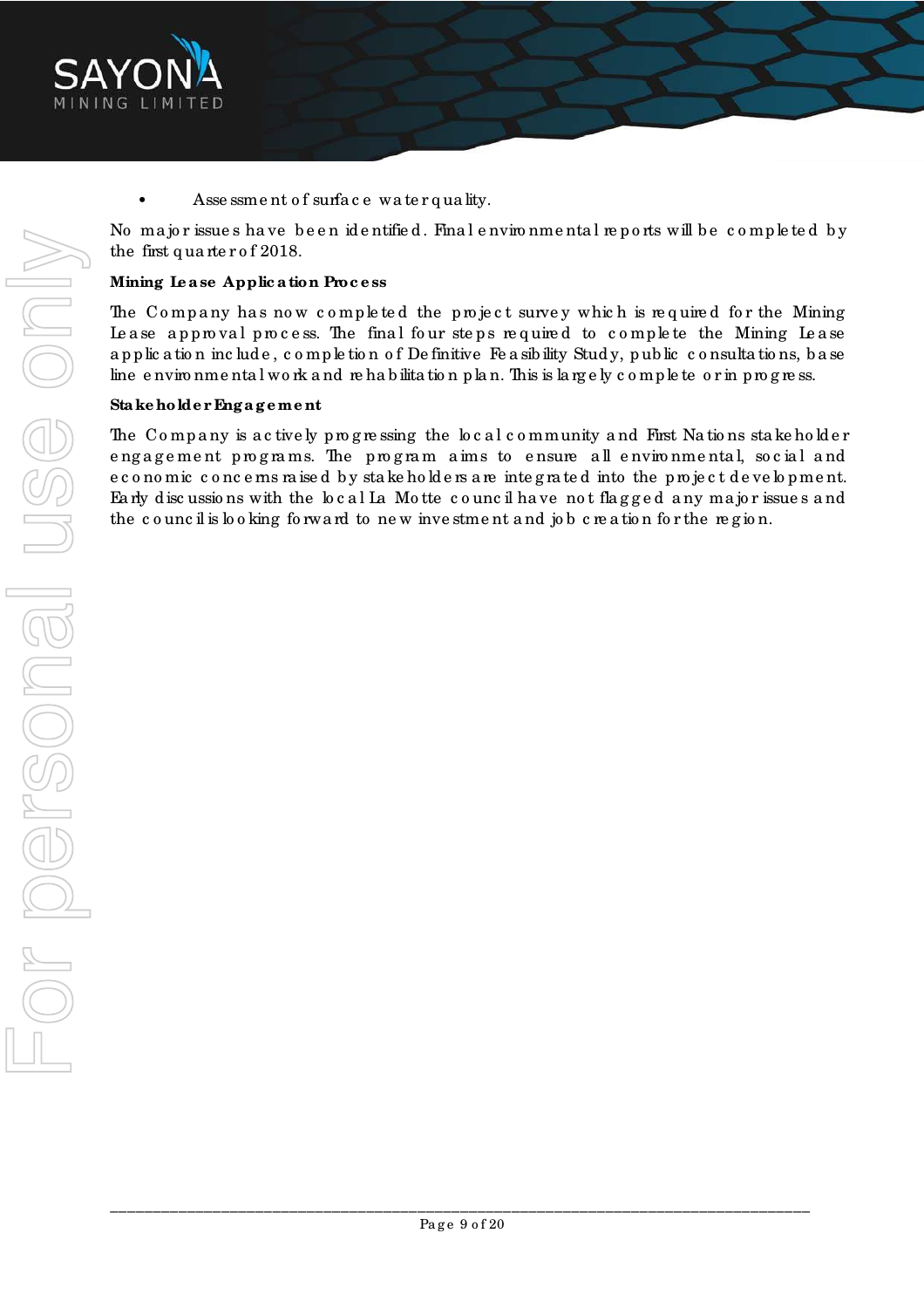

## **We ste rn Austra lia n Proje c ts**

Exploration tenure in Western Australia includes leases covering some  $1780 \rm{km}^2$  in the world class Pilgangoora lithium district. The 141km² Mallina project, E47/2983, has been the main focus of work during 2017 and three new zones of spodumene pegmatite have been identified, including the recent Area C prospect discovery. A potential for gold mine ralisation has also been recognised at the Deep Well and Friendly Creek areas. Pilb a ra te nure is disp la ye d in the fig ure b e lo w.



**Fig ure 4: Sa yona Lithium Te ne me nts in We ste rn Austra lia**

## **Ma llina Proje c t**

Exploration at Mallina continued within a 6x3 kilometre zone where three groups of sp o d ume ne p e g ma tite s ha ve b e e n id e ntifie d to d a te . Wo rk wa s fo c usse d a t the Are a C p ro sp e c t whe re sp o d ume ne p e g ma tite s we re first id e ntifie d la st q ua rte r. Ad d itio na l ro c k sampling has confirmed the presence of strong lithium mineralisation, with a maximum 4.27% Li<sub>2</sub>O returned in pegmatite with visual spodumene. Soil sampling  $(354 \text{ samples})$ re turned a strong, coherent lithium anomaly as well as defining une xplained lithium a no ma lie s in the mo re re g io na l sa mp ling . Re sults a re d isp la ye d in the fig ure b e lo w.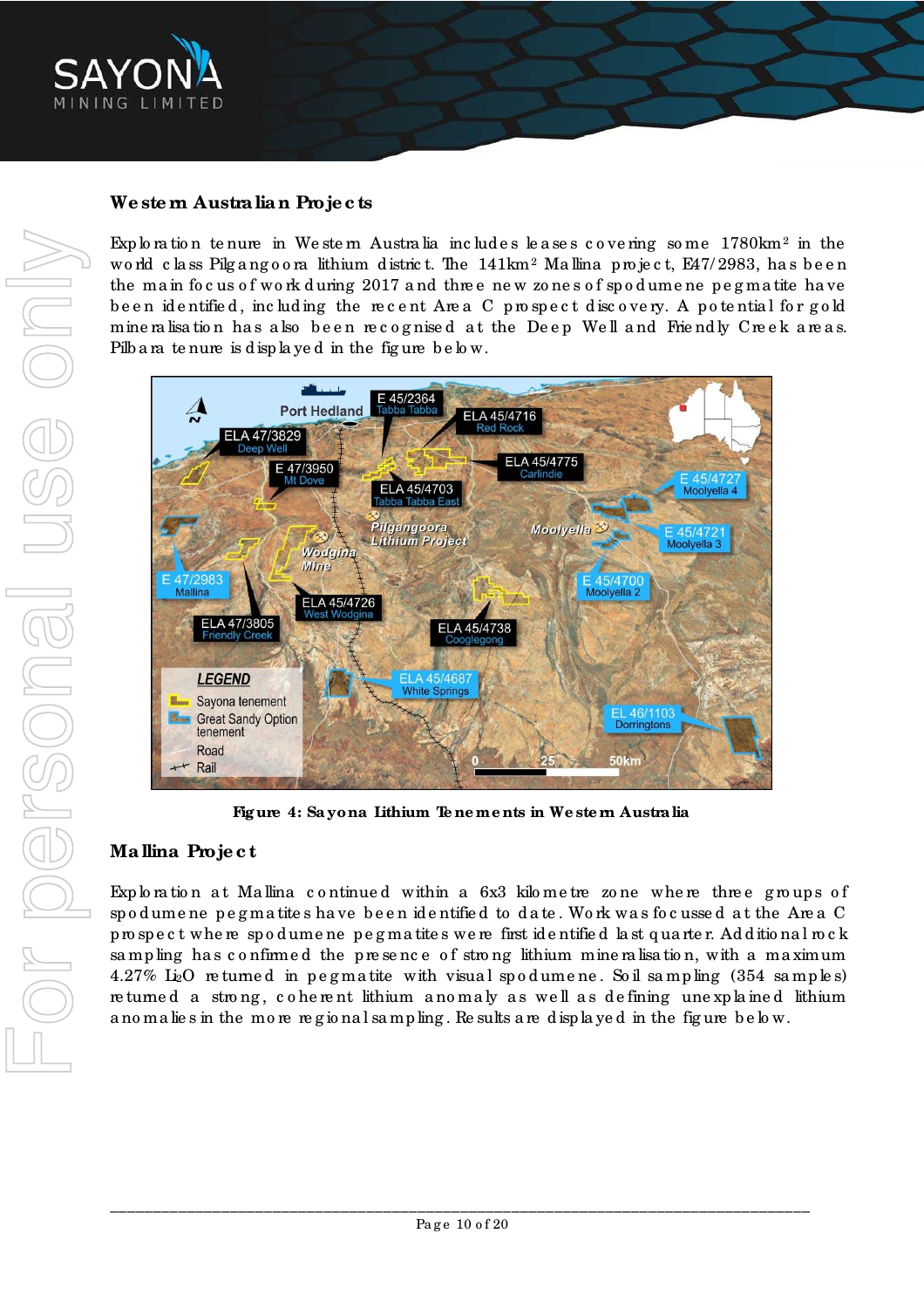



**Fig ure 5 Ma llina Pe g ma tite s a nd Ne w Are a C Prospe c t Ge oc he mistry** 

Re sults are considered encouraging. The infill soil sampling at Area C returned up to 1399ppm Li<sub>2</sub>O, and using a 150ppm Li<sub>2</sub>O thre shold (displayed by green hatch in the figure below), results define a coherent anomaly over 1200m in strike extent. This a no maly is centred over variably outcropping pegmatite up to 15m in surface width (true wid th no t kno wn).

Statutory requirements to allow drilling at the Area C prospect have been lodged and approved. Planning for drill te sting the Area C prospect and other target are as within the Ma llina te ne ment is well advanced.

### **Re g iona l Lithium Proje c ts**

During the quarter, reconnaissance was made at the West Wodgina tenement, E45/ 4726. Twe nty o ne ro c k sa mp le s we re c o lle c te d o f g ra nite a nd p e g ma tite to id e ntify fractionation trends and help define the general prospectivity of the area. Results inc lud e e le va te d lithium a nd tin, indic a ting se ve ra l a re a s fo r fo llo w up sa mp ling in the 2018 fie ld se a so n.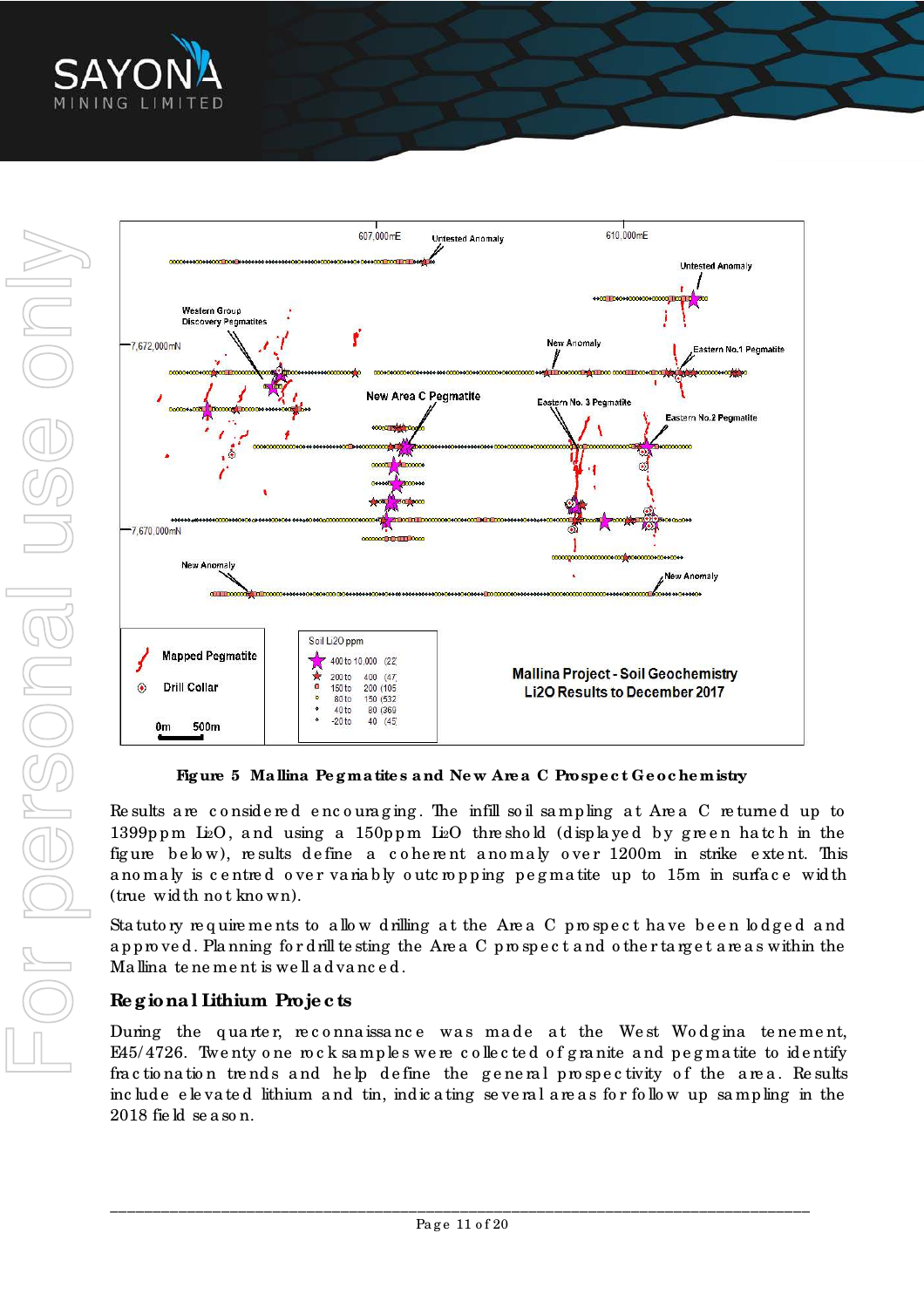



**Fig ure 6 Are a C Prospe c t Soil Ge oc he mistry a nd Se le c te d Roc k a ssa y Re sults** 

# **Gre a t Sa ndy Option**

During the quarter, the Company made the first stage option payment to Great Sandy Pty Ltd ("Great Sandy") to acquire a 694 km² package of 6 tenements in the world-class Pilg a ng o o ra lithium district of We stem Australia (see Figure 4).

The G reat Sandy purchase terms include an option to acquire an 80% interest in all the te ne me nts by making staged payments in cash or shares at Great Sandy's election of \$300,000 (current payment) within 12 months and \$300,000 within 24 months and free canying Grant Sandy to Decision to Mine. At the Decision to Mine, Great Sandy can e ithe r e le c t to d ilute o r c o ntrib ute to o ng o ing e xp e nd iture c o mmitme nts o r c o nve rt the  $20\%$  interest to a  $2\%$  g ross smelter royalty.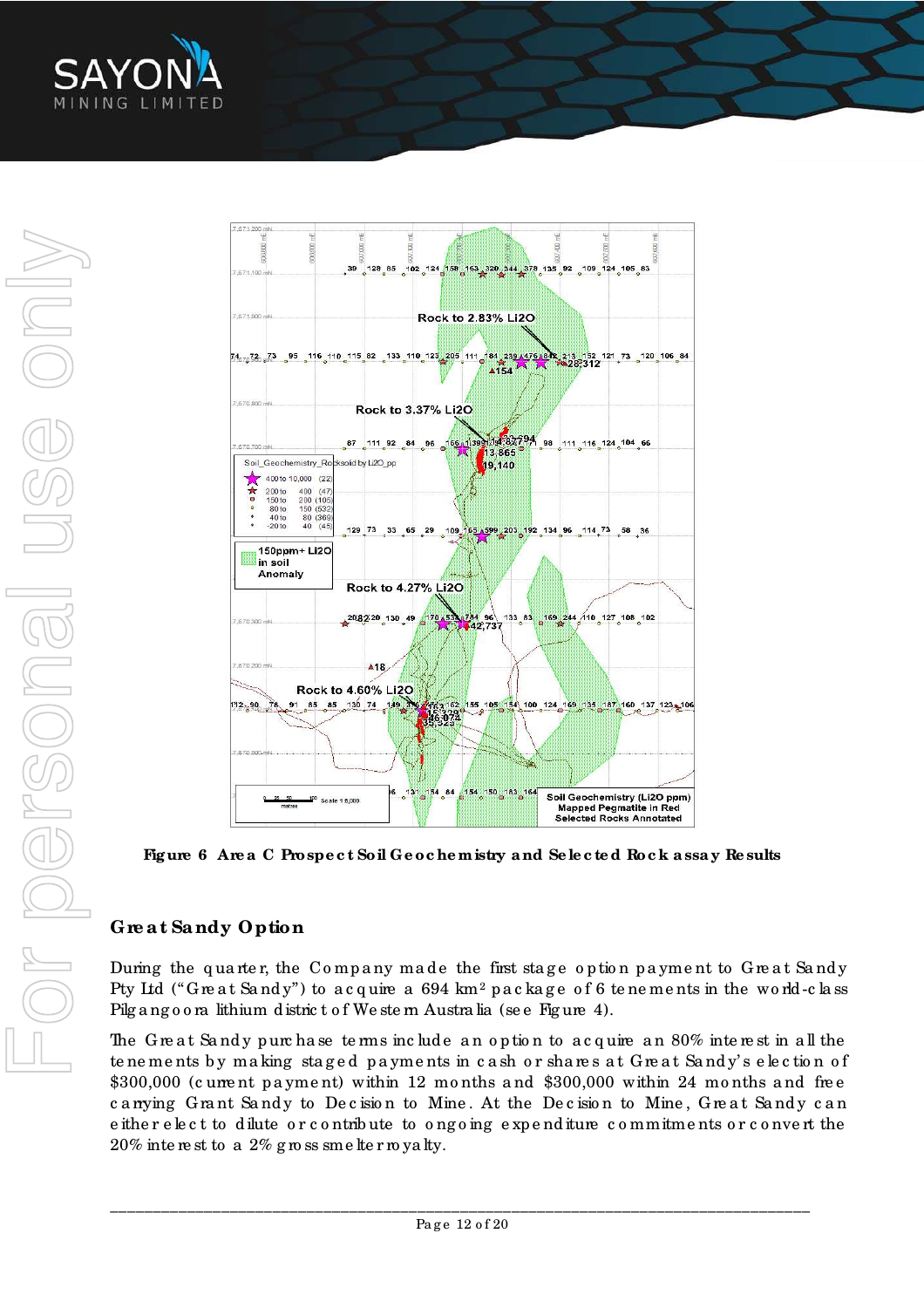

### **De e p We ll Proje c t**

The Deep Well tenement application covers  $119 \rm{km^2}$  of a poorly outcropping sequence of Mallina Formation sed iments, intruded to the east by nested plutons of the Portree granite. Volcanic rocks of the Fortescue aged Mt Roe Basalt in the western tenement region are margined eastwards by poorly outcropping, highly we athered sediments with local pyrite and conglomerate textures (see figure below). The age or origin of these cong lo me rates is uncertain, and mapping has not been able to identify sedimentary units or ho rizons that can be traced along strike. The geological setting of the tenement howe ver indicates a potential for conglomerate hosted gold mineralisation, which has re c e ntly b e e n id e ntifie d a t se ve ra l ne a rb y a re a s.



Figure 7 Deep Well Tenement, Fortescue Group and Nearby Gold Prospects

Work in the quarter included commencement of orientation geochemistry with 147 soil and 22 rock samples collected. Results for the first sample batch of coarse soil material  $(59$  samples) returned subdued assay results up to 2.5ppb gold. Results from the finer sample fractions are pending.

Pyrite cubes are locally abundant in several areas of the bedrock sediments, providing encouragement that high energy sedimentary processes may have occurred during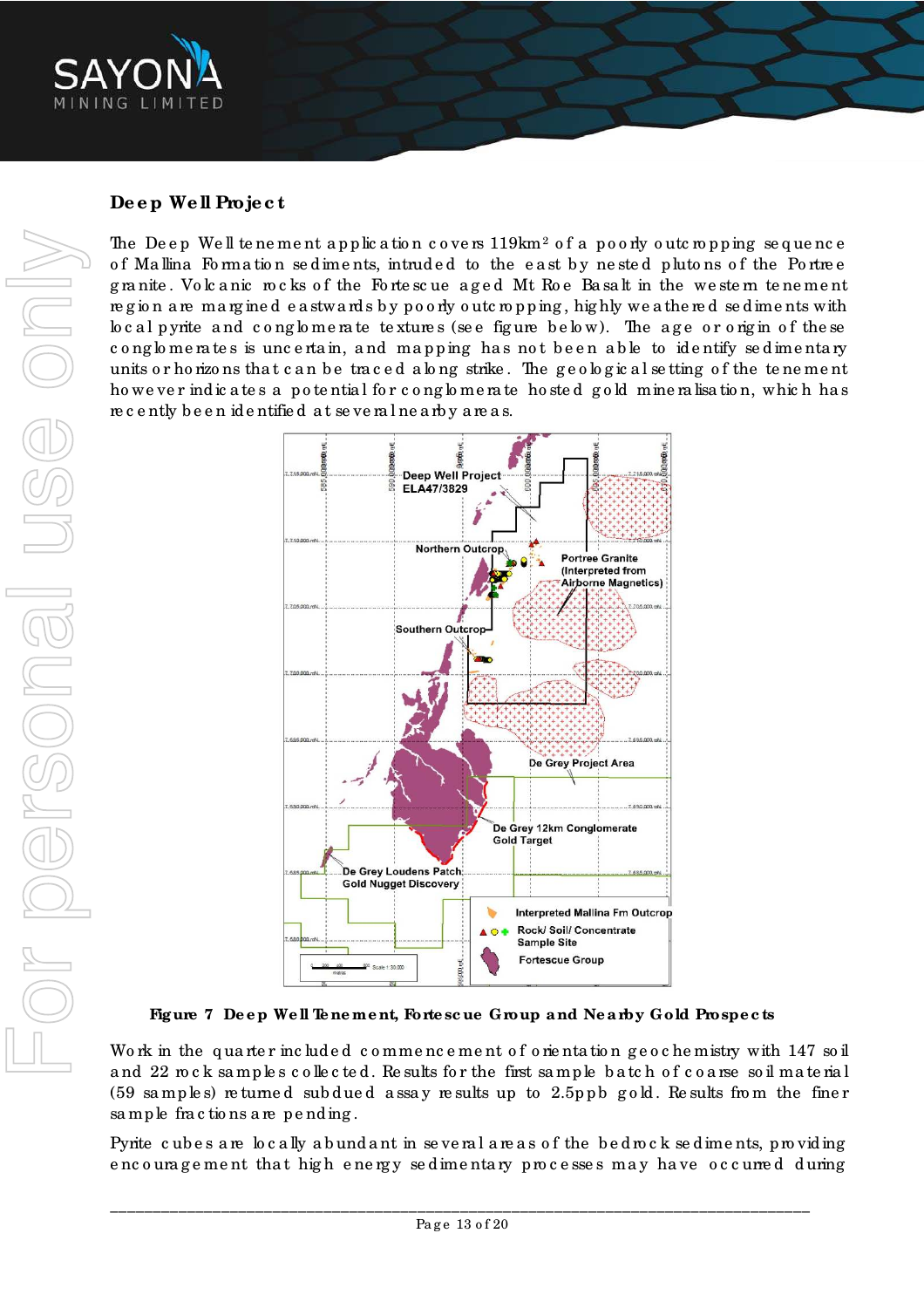

d e p o sitio n. To he lp ide ntify p o te ntia l he a vy mine ra l a sse mb la g e s (ma g ne tite , ura nium, and c hro mite e tc ), which may be associated with gold mine ralisation, a small number of stream sediment and loam samples were collected. These were concentrated by p a nning to g ive a he a vy mine ra l c o nc e ntra te . Re a d ing s o f ma g ne tic susc e p tib ility a nd radio a c tivity (sc intillo meter readings of counts per second) have also been collected a long tra ve rse and sample lines. Interpretation of the sere sults is on-going.

Further work is planned, to expand the geochemical and geophysical programmes and c a rry o ut furthe r g e o lo g ic a l ma p p ing .

### **Othe r Proje c t Are a s**

No exploration was carried out at either the Mt Edon Lithium project or the East Kimb e rle y Graphite project during the quarter.

### **Corpora te Ac tivitie s**

### **Ca pita l Ra ising**

During the quarter, the company completed a pro rata renounceable rights issue, comprising an offer on the basis of one (1) new share for every two (2) existing shares he ld at an issue price of 1 c ent (\$0.01) per share. Under the Rights Issue, 487,409,777 new shares were issued raising  $$4,874,097$  before the costs of the offer. The Rights Issue is p a rtia lly und e rwritte n up to \$2.0 millio n b y Pa te rso ns Se c uritie s Limite d , who a lso a c ting a s the lead manager to the issue.

### **For more informa tion, ple a se c onta c t:**

Co re y No la n Chie f Exe c utive Offic e r Pho ne : +61 (7) 3369 7058 Ema il: info @ sa yo na mining .c o m.a u

Sayona Mining Limited is an Australian, ASX-listed (SYA) company focused on sourcing and developing the raw materials required to construct lithium-ion batteries for use in the rapidly growing new and green technology sectors. Please visit us as at www.sa yo na mining .c o m.a u

### **Re fe re nc e to Pre vious ASX Re le a se s for Authie r, Ca na da**

This p re sentation refers to the following p revious ASX releases:

- Authie r JORC Re so urc e Exp a nd e d, 11 De c e mb e r 2017
- ï Authie r Ma id e n JORC Ore Re se rve , 11 De c e mb e r 2017
- Authie r PFS, 11 De c e mb e r 2017

The Company confirms that it is not aware of any new information or data that materially a ffe c ts the info rma tio n inc lud e d in the o rig ina l ma rke t a nno unc e me nt a nd a ll ma te ria l assumptions and technical parameters continue to apply and have not materially changed. The Company confirms that the form and context in which the Competent Pe rson's findings are presented have not been materially modified from the original marke t anno unce ments.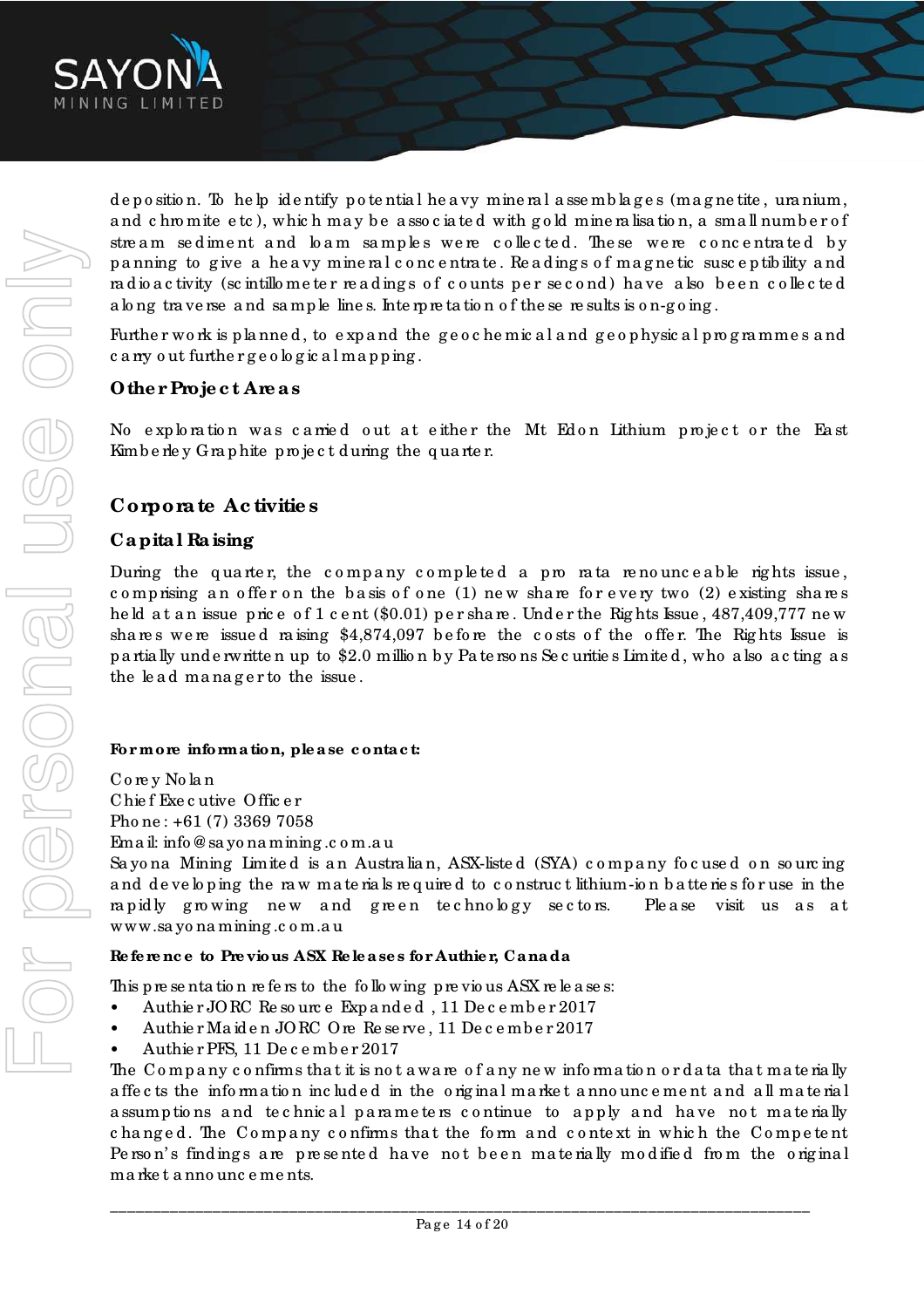

### **Compe te nt Pe rson Sta te me nt**

The information in this report relating to projects on Western Australia is based on information compiled by Mr. Simon Attwell, a Competent Person, and who is a Member of The Australasian Institute of Mining and Metallurgy. Mr. Attwell is an employee of Attgold Pty Ltd ("Attgold") which provides geological services to Sa yo na .

Mr. Attwe ll ha s suffic ie nt e xp e rie nc e tha t is re le va nt to the style o f mine ra lisa tio n a nd type of deposit under consideration and to the activity being undertaken to qualify as a Competent Person as defined in the 2012 Edition of the 'Australasian Code for Reporting of Exploration Results, Mineral Resources and Ore Reserves'. Mr. Attwell consents to the inclusion in the report of the matters based on his information in the form and context in which it appears.

### **Te ne me nt Sc he dule**

| Australian Tenement Schedule |                  |             |                                                       |                                                       |
|------------------------------|------------------|-------------|-------------------------------------------------------|-------------------------------------------------------|
| Tenement                     | Name             | Sta tus     | Interest at Start of<br>Quarter                       | Interest at end of<br>Quarter                         |
| E59/2092                     | Mt Edon          | Granted     | 80%, with rights to $100\%$<br>of pegmatite minerals* | 80%, with rights to $100\%$<br>of pegmatite minerals* |
| E59/2055                     | Mt Edon West     | Granted     | $100\%$ (pegmatite<br>mine rals)                      | $100\%$ (pegmatite<br>mine rals)                      |
| E45/2364                     | Tabba Tabba      | Granted     | Rights to 100% of<br>pegmatite minerals*              | Rights to 100% of<br>pegmatite minerals*              |
| F <sub>45</sub> /4703        | Tabba Tabba Fast | Granted     | 100%                                                  | 100%                                                  |
| E45/4716                     | Red Rock         | Granted     | 100%                                                  | 100%                                                  |
| F45/4726                     | We st Wo dg ina  | Granted     | 100%                                                  | 100%                                                  |
| E45/4738                     | $Co$ o g legong  | Granted     | 100%                                                  | $100\%$                                               |
| F <sub>45</sub> /4775        | $C$ a rlind ie   | Granted     | 100%                                                  | 100%                                                  |
| E80/4511                     | We ste m Iron    | Granted     | 100%                                                  | $100\%$                                               |
| E80/4949                     | Corkwood         | Granted     | 100%                                                  | 100%                                                  |
| ELA80/4968                   | Ke lle r         | Application | 100%                                                  | 100%                                                  |
| EIA47/3802                   | Friendly Creek   | Application | 100%                                                  | 100%                                                  |
| EIA47/3829                   | Deep Well        | Application | 100%                                                  | $100\%$                                               |
| Great Sandy Pty Ltd Option   |                  |             |                                                       |                                                       |
| E47/2983                     | Mallina          | Granted     | Option Rights to 80%                                  | Option Rights to 80%                                  |
| E46/1103                     | Do ming to ns    | Granted     | Option Rights to 80%                                  | Option Rights to 80%                                  |
| E45/4687                     | White Springs    | Granted     | Option Rights to 80%                                  | Option Rights to 80%                                  |
| E45/4721                     | MtEdgar          | Granted     | Option Rights to 80%                                  | Option Rights to 80%                                  |
| E45/4727                     | MtEdgar          | Granted     | Option Rights to 80%                                  | Option Rights to 80%                                  |
| E45/4700                     | MtEdgar          | Granted     | Option Rights to 80%                                  | Option Rights to 80%                                  |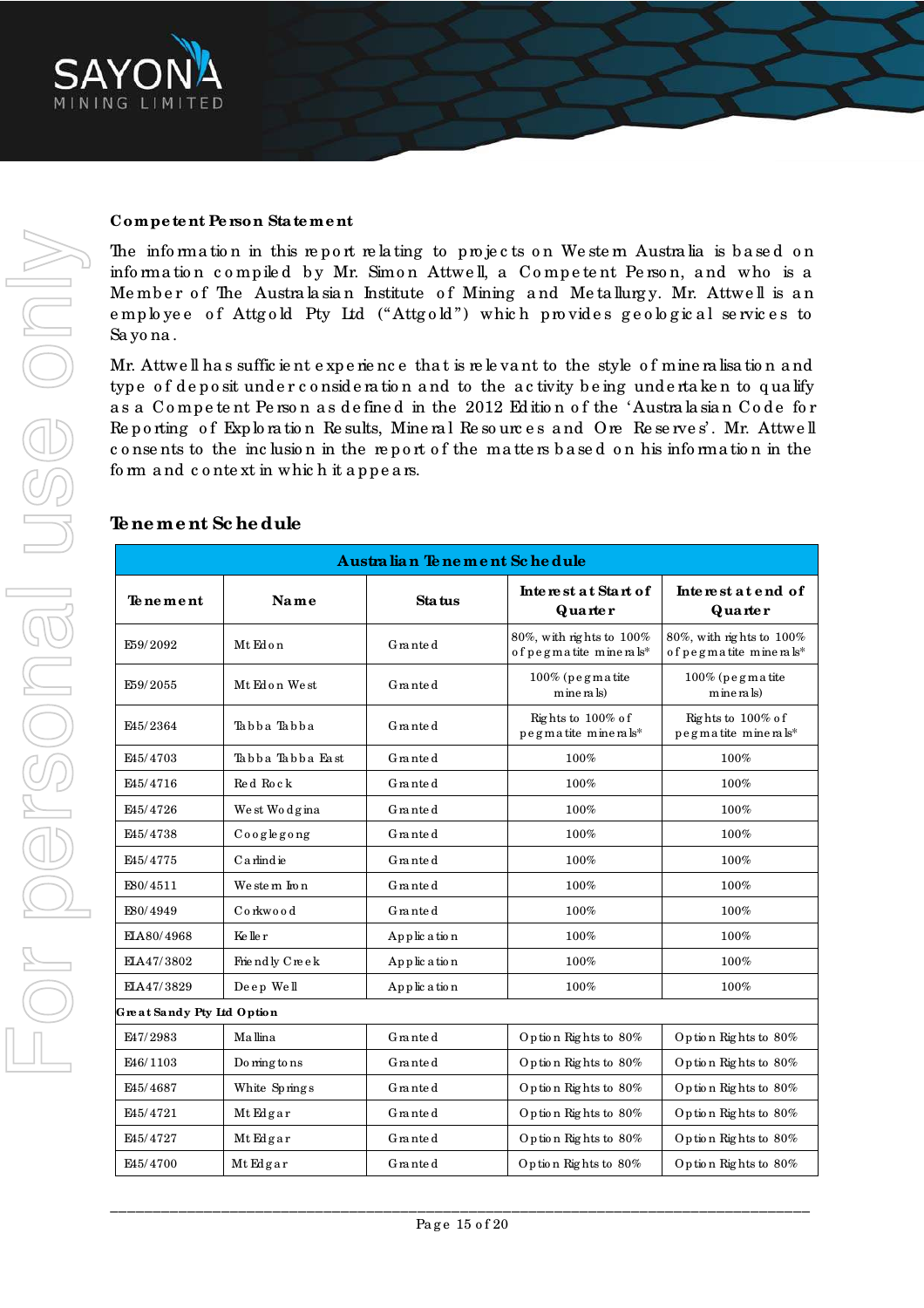

| Canadian Tenement Schedule |                       |              |                   |               |
|----------------------------|-----------------------|--------------|-------------------|---------------|
| Claim Number               |                       | Registration | <b>Expiration</b> | Are a         |
|                            | Registered holder     | Da te        | Da te             | $($ he c $t)$ |
| 2116146                    | Sayona Mining Limited | 8/8/2007     | 7/8/2019          | 43.24         |
| 2116154                    | Sayona Mining Limited | 8/8/2007     | 7/8/2019          | 42.88         |
| 2116155                    | Sayona Mining Limited | 8/8/2007     | 7/8/2019          | 42.87         |
| 2116156                    | Sayona Mining Limited | 8/8/2007     | 7/8/2019          | 42.86         |
| 2183454                    | Sayona Mining Limited | 2/6/2009     | 1/6/2019          | 42.85         |
| 2183455                    | Sayona Mining Limited | 2/6/2009     | 1/6/2019          | 42.84         |
| 2187651                    | Sayona Mining Limited | 2/9/2009     | 1/9/2019          | 21.39         |
| 2187652                    | Sayona Mining Limited | 39853        | 43474             | 21.29         |
| 2192470                    | Sayona Mining Limited | 22/10/2009   | 21/10/2019        | 21.08         |
| 2192471                    | Sayona Mining Limited | 22/10/2009   | 21/10/2019        | 21.39         |
| 2194819                    | Sayona Mining Limited | 19/11/2009   | 18/11/2019        | 42.82         |
| 2195725                    | Sayona Mining Limited | 27/11/2009   | 26/11/2019        | 29.03         |
| 2219206                    | Sayona Mining Limited | 22/04/2010   | 21/04/2018        | 5.51          |
| 2219207                    | Sayona Mining Limited | 22/04/2010   | 21/04/2018        | 17.06         |
| 2219208                    | Sayona Mining Limited | 22/04/2010   | 21/04/2018        | 55.96         |
| 2219209                    | Sayona Mining Limited | 22/04/2010   | 21/04/2018        | 42.71         |
| 2240226                    | Sayona Mining Limited | 9/7/2010     | 8/7/2018          | 42.71         |
| 2240227                    | Sayona Mining Limited | 40428        | 43319             | 42.71         |
| 2247100                    | Sayona Mining Limited | 23/08/2010   | 22/08/2018        | 42.75         |
| 2247101                    | Sayona Mining Limited | 23/08/2010   | 22/08/2018        | 53.77         |

### **JORC Code , 2012 e dition – Ta ble 1 (se c tion 1; Sa mpling Te c hnique s a nd Da ta )**

| <b>Criteria</b>        | <b>JORC Code explanation</b>                                                                                                                                                                                                                                                                                                                                                                                                                                                                                                                                                                                                                                                                                                                                                                                                                                                                                                                                      | <b>Commentary</b>                                                                                                                                                                                                                                                                                                                                                                                                                                                                         |
|------------------------|-------------------------------------------------------------------------------------------------------------------------------------------------------------------------------------------------------------------------------------------------------------------------------------------------------------------------------------------------------------------------------------------------------------------------------------------------------------------------------------------------------------------------------------------------------------------------------------------------------------------------------------------------------------------------------------------------------------------------------------------------------------------------------------------------------------------------------------------------------------------------------------------------------------------------------------------------------------------|-------------------------------------------------------------------------------------------------------------------------------------------------------------------------------------------------------------------------------------------------------------------------------------------------------------------------------------------------------------------------------------------------------------------------------------------------------------------------------------------|
| Sampling<br>techniques | Nature and quality of sampling (eg cut channels, random<br>chips, or specific specialised industry standard<br>measurement tools appropriate to the minerals under<br>investigation, such as down hole gamma sondes, or<br>handheld XRF instruments, etc). These examples should<br>not be taken as limiting the broad meaning of sampling.<br>Include reference to measures taken to ensure sample<br>representivity and the appropriate calibration of any<br>measurement tools or systems used.<br>Aspects of the determination of mineralisation that are<br>Material to the Public Report.<br>In cases where 'industry standard' work has been done<br>this would be relatively simple (eg 'reverse circulation<br>drilling was used to obtain 1 m samples from which 3 kg<br>was pulverised to produce a 30 g charge for fire assay').<br>In other cases more explanation may be required, such as<br>where there is coarse gold that has inherent sampling | Geochemical samples have been collected as a first<br>pass assessment and orientation of the project area.<br>The samples have an irregular spacing reflecting the<br>reconnaissance nature of the assessment.<br>Samples are grab samples.<br>The presence or absence of mineralisation was initially<br>determined visually by the field geologist.<br>The type of geochemical sampling is a standard<br>approach during the initial style reconnaissance that has<br>been carried out. |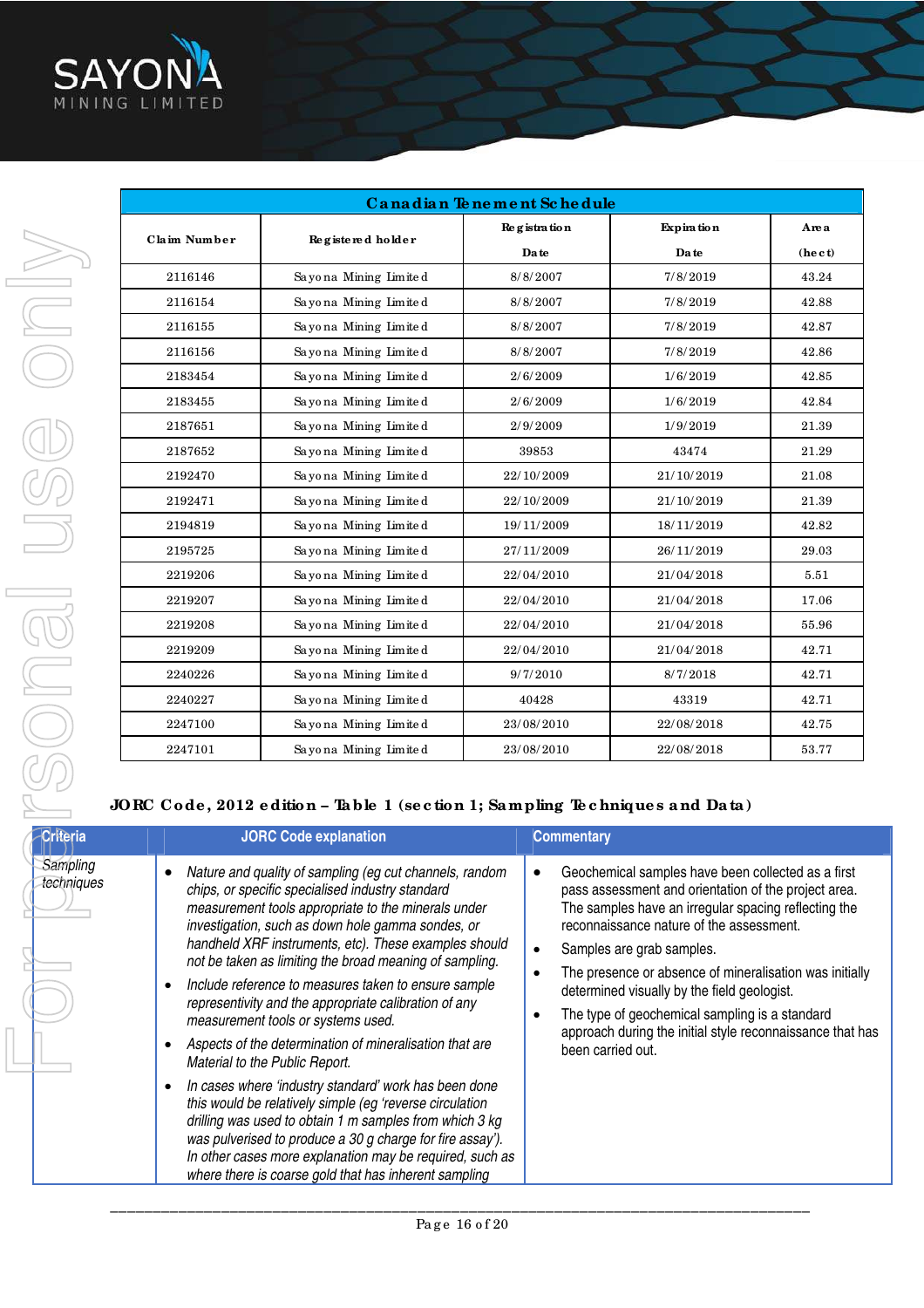

| <b>Criteria</b>                                     | <b>JORC Code explanation</b>                                                                                                                                                                                                                                                                    | <b>Commentary</b>                                                                                                                                                                                                                                                              |
|-----------------------------------------------------|-------------------------------------------------------------------------------------------------------------------------------------------------------------------------------------------------------------------------------------------------------------------------------------------------|--------------------------------------------------------------------------------------------------------------------------------------------------------------------------------------------------------------------------------------------------------------------------------|
|                                                     | problems. Unusual commodities or mineralisation types<br>(eg submarine nodules) may warrant disclosure of<br>detailed information.                                                                                                                                                              |                                                                                                                                                                                                                                                                                |
| <b>Drilling techniques</b>                          | Drill type (eg core, reverse circulation, open-hole hammer,<br>rotary air blast, auger, Bangka, sonic, etc) and details (eg<br>core diameter, triple or standard tube, depth of diamond<br>tails, face-sampling bit or other type, whether core is<br>oriented and if so, by what method, etc). | Not applicable, no drilling has been carried out<br>$\bullet$                                                                                                                                                                                                                  |
| Đriil<br>sample<br>recovery                         | Method of recording and assessing core and chip sample<br>recoveries and results assessed.                                                                                                                                                                                                      | Not applicable, no drilling has been carried out                                                                                                                                                                                                                               |
|                                                     | Measures taken to maximise sample recovery and ensure<br>$\bullet$<br>representative nature of the samples.                                                                                                                                                                                     |                                                                                                                                                                                                                                                                                |
|                                                     | Whether a relationship exists between sample recovery<br>and grade and whether sample bias may have occurred<br>due to preferential loss/gain of fine/coarse material.                                                                                                                          |                                                                                                                                                                                                                                                                                |
| Logging                                             | Whether core and chip samples have been geologically<br>and geotechnically logged to a level of detail to support<br>appropriate Mineral Resource estimation, mining studies<br>and metallurgical studies.                                                                                      | Not applicable, no drilling has been carried out. This<br>$\bullet$<br>information is of insufficient detail to support any Mineral<br>Resource Estimation.                                                                                                                    |
|                                                     | Whether logging is qualitative or quantitative in nature.<br>$\bullet$<br>Core (or costean, channel, etc) photography.                                                                                                                                                                          |                                                                                                                                                                                                                                                                                |
|                                                     | The total length and percentage of the relevant<br>intersections logged.                                                                                                                                                                                                                        |                                                                                                                                                                                                                                                                                |
| Sub-sampling<br>techniques<br>and<br>sample         | If core, whether cut or sawn and whether quarter, half or<br>all core taken.                                                                                                                                                                                                                    | Not applicable, no drilling has been carried out                                                                                                                                                                                                                               |
| preparation                                         | If non-core, whether riffled, tube sampled, rotary split, etc<br>and whether sampled wet or dry.                                                                                                                                                                                                | No measures have been taken to ensure sampling is<br>$\bullet$<br>statistically representative of the in situ sampled                                                                                                                                                          |
|                                                     | For all sample types, the nature, quality and<br>$\bullet$<br>appropriateness of the sample preparation technique.                                                                                                                                                                              | material. The collection methodology is considered<br>appropriate for this early stage assessment of the                                                                                                                                                                       |
|                                                     | Quality control procedures adopted for all sub-sampling<br>$\bullet$<br>stages to maximise representivity of samples.                                                                                                                                                                           | project.<br>The sample size is considered appropriate to the early                                                                                                                                                                                                             |
|                                                     | Measures taken to ensure that the sampling is<br>representative of the in situ material collected, including<br>for instance results for field duplicate/second-half<br>sampling.                                                                                                               | stage of exploration carried out.                                                                                                                                                                                                                                              |
|                                                     | Whether sample sizes are appropriate to the grain size of<br>the material being sampled.                                                                                                                                                                                                        |                                                                                                                                                                                                                                                                                |
| Quality of assay<br>data<br>and<br>laboratory tests | The nature, quality and appropriateness of the assaying<br>and laboratory procedures used and whether the<br>technique is considered partial or total.                                                                                                                                          | Analysis was carried out by ALS, Brisbane which is a<br>certified laboratory in compliance with AS/NZS-<br>9001:2000. Analysis, of a 48 element suite, was                                                                                                                     |
|                                                     | For geophysical tools, spectrometers, handheld XRF<br>instruments, etc, the parameters used in determining the<br>analysis including instrument make and model, reading<br>times, calibrations factors applied and their derivation, etc.                                                       | determined by mixed acid digest followed by ICP-MS61.<br>Six samples which reported high Li values by this<br>method were re-assayed by peroxide fusion, method<br>ME-ICP89, to give a high precision result. For samples<br>collected at the Deep Well project low level gold |
|                                                     | Nature of quality control procedures adopted (eg<br>standards, blanks, duplicates, external laboratory checks)<br>and whether acceptable levels of accuracy (ie lack of bias)                                                                                                                   | determination by ST43 super trace aqua regia extraction<br>and ICPMS finish was carried out. This is considered a                                                                                                                                                              |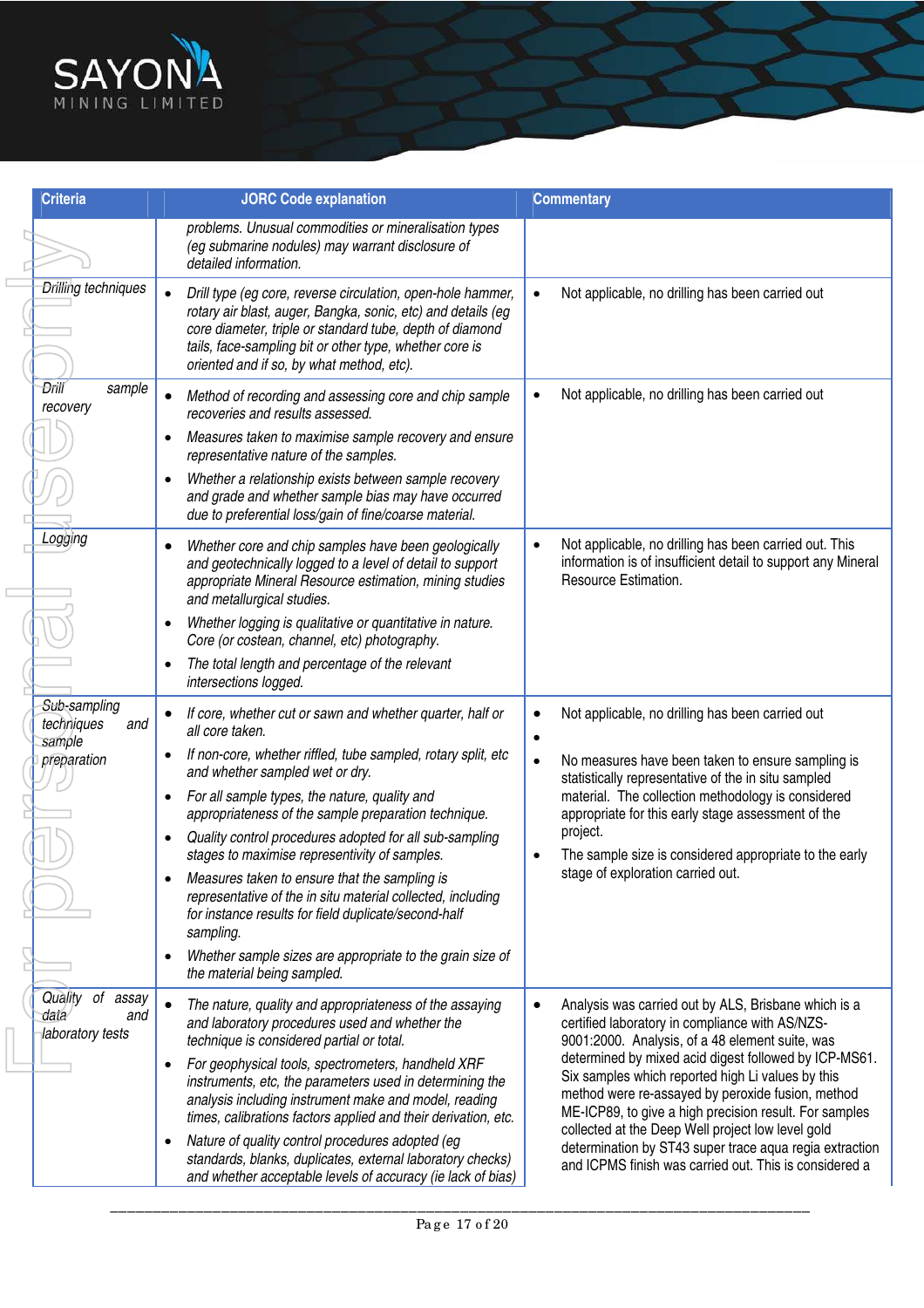

| <b>Criteria</b>                                                           | <b>JORC Code explanation</b>                                                                                                                                                                                                                                                                                                                                                                         | <b>Commentary</b>                                                                                                                                                                                                                                                                                                                                                                                |
|---------------------------------------------------------------------------|------------------------------------------------------------------------------------------------------------------------------------------------------------------------------------------------------------------------------------------------------------------------------------------------------------------------------------------------------------------------------------------------------|--------------------------------------------------------------------------------------------------------------------------------------------------------------------------------------------------------------------------------------------------------------------------------------------------------------------------------------------------------------------------------------------------|
|                                                                           | and precision have been established.                                                                                                                                                                                                                                                                                                                                                                 | total digest appropriate to the samples submitted.<br>Not used<br>$\bullet$<br>No additional quality control measures beyond that of the<br>Laboratory QA/QC were implemented.                                                                                                                                                                                                                   |
| Verification<br>оf<br>sampling<br>and<br>assaying                         | The verification of significant intersections by either<br>independent or alternative company personnel.<br>The use of twinned holes.<br>$\bullet$<br>Documentation of primary data, data entry procedures,<br>$\bullet$<br>data verification, data storage (physical and electronic)<br>protocols.<br>Discuss any adjustment to assay data.                                                         | The results are considered acceptable and have been<br>$\bullet$<br>reviewed by multiple geologists. The company conducts<br>internal data verification protocols which have been<br>followed.<br>Li has been converted to $Li2O$ for the purposes of<br>$\bullet$<br>reporting. The conversion used was $Li2O = Li \times 2.153$ .<br>No other adjustments to assay data has been<br>undertaken |
| Location of data<br>points                                                | Accuracy and quality of surveys used to locate drill holes<br>(collar and down-hole surveys), trenches, mine workings<br>and other locations used in Mineral Resource estimation.<br>Specification of the grid system used.<br>$\bullet$<br>Quality and adequacy of topographic control.                                                                                                             | Samples were located during collection by handheld<br><b>GPS</b><br>The grid system used is Australian Geodetic MGA Zone<br>$\bullet$<br>50 (GDA94).<br>The level of topographic control offered by the handheld<br>GPS is considered sufficient for the work undertaken                                                                                                                         |
| Data spacing and<br>distribution                                          | Data spacing for reporting of Exploration Results.<br>Whether the data spacing and distribution is sufficient to<br>$\bullet$<br>establish the degree of geological and grade continuity<br>appropriate for the Mineral Resource and Ore Reserve<br>estimation procedure(s) and classifications applied.<br>Whether sample compositing has been applied.                                             | There was no predetermined grid spacing to the rock<br>$\bullet$<br>sampling program.<br>The data spacing and distribution is not sufficient to<br>$\bullet$<br>establish the degree of geological and grade continuity<br>appropriate for Mineral Resource estimation procedures.<br>Samples have not been composited.<br>$\bullet$                                                             |
| Orientation of data<br>relation<br>to<br>$m -$<br>geological<br>structure | Whether the orientation of sampling achieves unbiased<br>sampling of possible structures and the extent to which<br>this is known, considering the deposit type.<br>If the relationship between the drilling orientation and the<br>$\bullet$<br>orientation of key mineralised structures is considered to<br>have introduced a sampling bias, this should be assessed<br>and reported if material. | Sampling was carried out over small areas of the project<br>$\bullet$<br>and it is not known if they are representative.<br>Not applicable, no drilling has been carried out<br>$\bullet$                                                                                                                                                                                                        |
| Sample security                                                           | The measures taken to ensure sample security.                                                                                                                                                                                                                                                                                                                                                        | Industry standard sample collection and storage have<br>$\bullet$<br>been reported by the vendor geologist.                                                                                                                                                                                                                                                                                      |
|                                                                           | The results of any audits or reviews of sampling<br>$\bullet$                                                                                                                                                                                                                                                                                                                                        | No audits or reviews of the data have been conducted at<br>$\bullet$                                                                                                                                                                                                                                                                                                                             |

## JORC Code, 2012 e d ition – Se c tion 2 Re p o rting of Exp loration Re sults

| <sup>I</sup> Criteria<br><b>JORC Code explanation</b> |                                                                                                                                                                                                                                                                                          | Commentary                                                                                                                                                                                                                                                                          |  |
|-------------------------------------------------------|------------------------------------------------------------------------------------------------------------------------------------------------------------------------------------------------------------------------------------------------------------------------------------------|-------------------------------------------------------------------------------------------------------------------------------------------------------------------------------------------------------------------------------------------------------------------------------------|--|
| Mineral tenement  <br>and land tenure<br>status       | Type, reference name/number, location and ownership<br>including agreements or material issues with third parties<br>such as joint ventures, partnerships, overriding royalties,<br>native title interests, historical sites, wilderness or national<br>park and environmental settings. | The Mallina project, E47/2983 is part of a larger<br>tenement portfolio held under Option Agreement with<br>Great Sandy Pty Ltd. The Option terms and tenement<br>details have been previously reported, for example in 21st<br>December 2016 ASX release titled 'Option to Acquire |  |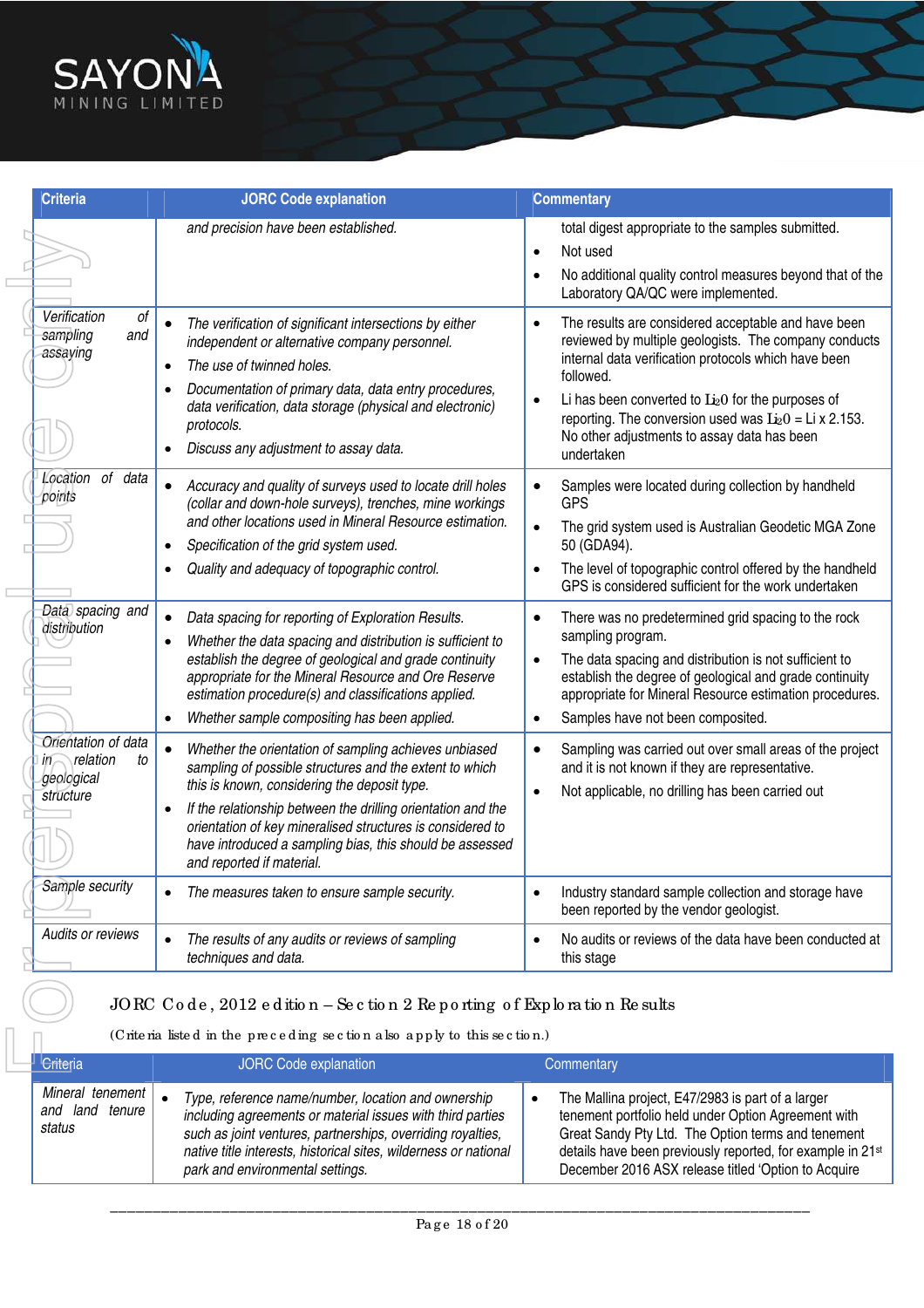

| <b>Criteria</b>                           | <b>JORC Code explanation</b>                                                                                                                                                                                                                                                                                                                                                                                                                                                                                                                                                                                                                                                                                                                                                  | Commentary                                                                                                                                                                                                                                                                                                                                                                                                                                                                                                                                                    |
|-------------------------------------------|-------------------------------------------------------------------------------------------------------------------------------------------------------------------------------------------------------------------------------------------------------------------------------------------------------------------------------------------------------------------------------------------------------------------------------------------------------------------------------------------------------------------------------------------------------------------------------------------------------------------------------------------------------------------------------------------------------------------------------------------------------------------------------|---------------------------------------------------------------------------------------------------------------------------------------------------------------------------------------------------------------------------------------------------------------------------------------------------------------------------------------------------------------------------------------------------------------------------------------------------------------------------------------------------------------------------------------------------------------|
|                                           | The security of the tenure held at the time of reporting<br>along with any known impediments to obtaining a licence<br>to operate in the area.                                                                                                                                                                                                                                                                                                                                                                                                                                                                                                                                                                                                                                | New Pilbara Spodumene Discovery'.<br>The Deep Well project is application E47/3829 which is<br>$\bullet$<br>pending grant and which has no known reasons why this<br>should not proceed to grant.<br>There are no impediments that have been identified for<br>$\bullet$<br>operating in the project areas                                                                                                                                                                                                                                                    |
| Exploration done<br>by other parties      | Acknowledgment and appraisal of exploration by other<br>$\bullet$<br>parties.                                                                                                                                                                                                                                                                                                                                                                                                                                                                                                                                                                                                                                                                                                 | At Mallina past exploration has focused on the gold and<br>base metal potential of the area.<br>Together with government data provided by GSWA past<br>information has allowed recognition of the projects potential.                                                                                                                                                                                                                                                                                                                                         |
| Geology                                   | Deposit type, geological setting and style of mineralisation.<br>$\bullet$                                                                                                                                                                                                                                                                                                                                                                                                                                                                                                                                                                                                                                                                                                    | Lithium is being targeted within rare metal pegmatites which<br>represent the most fractionated and evolved pegmatite type.<br>Sayona's main focus is in discovery of albite-spodumene<br>pegmatite types which host high grade lithium<br>mineralisation. Rare metal pegmatites are uncommon,<br>typically hosted in greenstone rocks near to granite<br>intrusion. The Deep Well project is being explored to<br>determine if gold mineralisation associated with heavy<br>minerals which accumulated during deposition in the late<br>Archaean is present. |
| Drill<br>hole<br>Information              | A summary of all information material to the understanding<br>$\bullet$<br>of the exploration results including a tabulation of the<br>following information for all Material drill holes:<br>easting and northing of the drill hole collar<br>$\circ$<br>elevation or RL (Reduced Level - elevation above sea<br>$\circ$<br>level in metres) of the drill hole collar<br>dip and azimuth of the hole<br>$\circ$<br>down hole length and interception depth<br>$\circ$<br>hole length.<br>$\circ$<br>If the exclusion of this information is justified on the basis<br>$\bullet$<br>that the information is not Material and this exclusion does<br>not detract from the understanding of the report, the<br>Competent Person should clearly explain why this is the<br>case. | Drilling has not been carried out.                                                                                                                                                                                                                                                                                                                                                                                                                                                                                                                            |
| Data aggregation<br>methods               | In reporting Exploration Results, weighting averaging<br>$\bullet$<br>techniques, maximum and/or minimum grade truncations<br>(eg cutting of high grades) and cut-off grades are usually<br>Material and should be stated.<br>Where aggregate intercepts incorporate short lengths of<br>high grade results and longer lengths of low grade results,<br>the procedure used for such aggregation should be stated<br>and some typical examples of such aggregations should<br>be shown in detail.<br>The assumptions used for any reporting of metal<br>$\bullet$<br>equivalent values should be clearly stated.                                                                                                                                                               | No variation to laboratory reported assays has been made.                                                                                                                                                                                                                                                                                                                                                                                                                                                                                                     |
| Relationship<br>between<br>mineralisation | These relationships are particularly important in the<br>$\bullet$<br>reporting of Exploration Results.                                                                                                                                                                                                                                                                                                                                                                                                                                                                                                                                                                                                                                                                       | Exploration is at an early stage and information contains<br>insufficient data points to allow these relationships to be                                                                                                                                                                                                                                                                                                                                                                                                                                      |